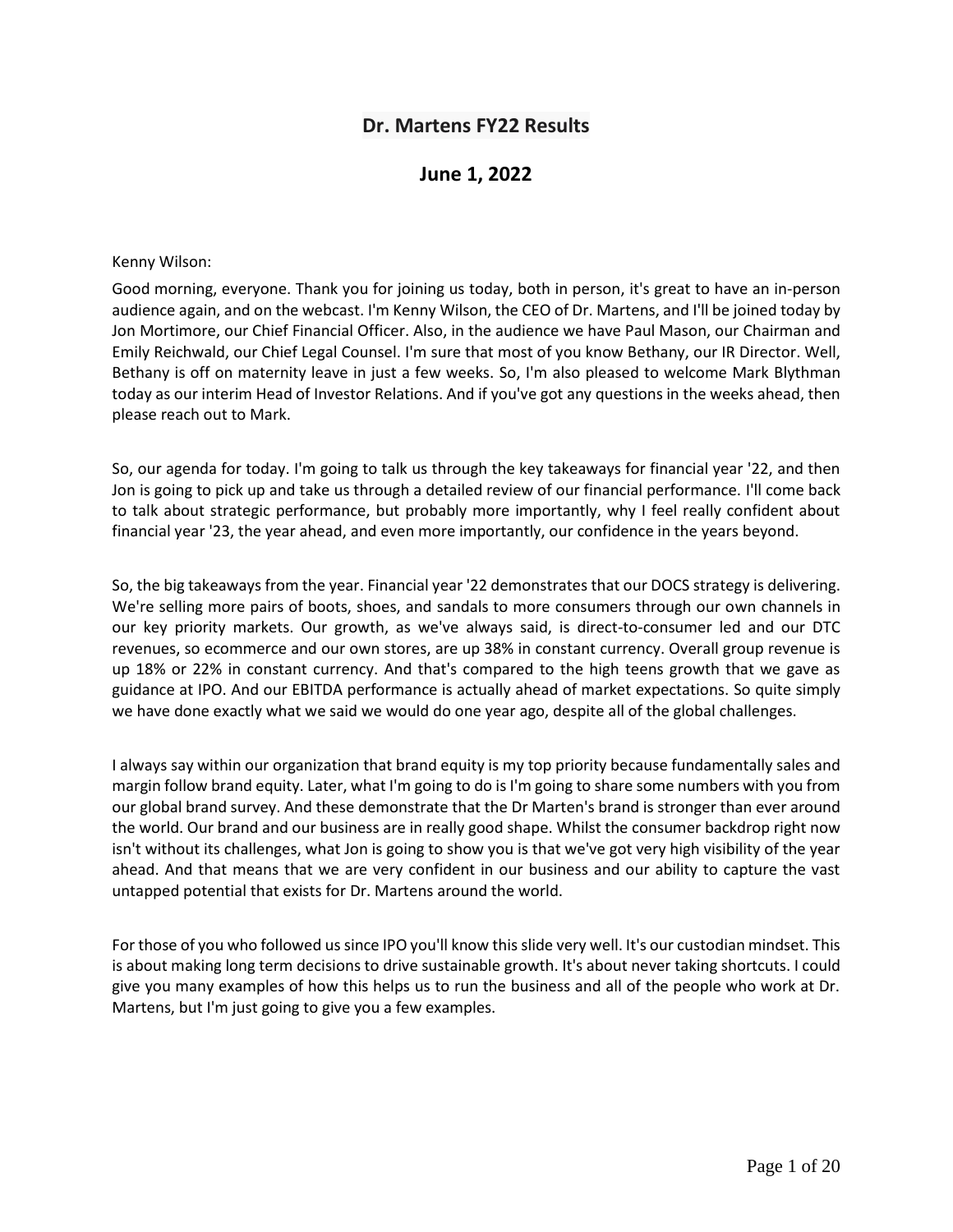The first is our scarcity model on how we operate our wholesale business. In taking orders for autumn/winter '22, we significantly scaled back the demand from our wholesale partners. We want to make sure that we can manage the marketplace effectively, and we continue to be a DTC first company.

During the pandemic, several of our suppliers were heavily impacted by COVID 19. They had shutdowns in their manufacturing facilities. What we did to support them is that we accelerated payments to ensure that they could pay their workforce effectively, could look after their people and build that spirit of partnership.

Another area of the custodian mindset is our increased investment in marketing, which Jon is going to talk about, to build our brand for the future. And also the investments we're making in retail to build the brand out in the marketplace. In the last financial year, we opened 24 new stores, and today we are increasing our guidance to 25 to 35 new stores for the year ahead.

Finally, we are announcing today that by the end of financial year '23, we will transfer around half of our Japanese franchise stores to company own stores, which will increase our DTC presence within the market, and more importantly, will increase our brand control. And we'll talk about that a little bit later. With that, I'm going to hand over to Jon, who's going to walk through our financial performance.

# Jon Mortimore:

Good morning, everyone. It's nice to have some people in the room rather than the last time we did this it was all looking down a screen, which was tricky!

So we had a very strong financial year to end of March '22. We delivered our IPO year one guidance with a small beat to EBITDA. Growth was bang in line with the DOCS strategy. It was volume-led DTC first, and it was highly cash generative. This was against the background of unprecedented supply chain challenges. Our three factories in south Vietnam were closed for just over three months, which represented approximately a third of supply for that period. Shipping times were extended, nearly doubling to 90 to 95 days from Asia to the west coast of the US. Looking forward, we do have really good visibility or FY'23. The wholesale order book is strong with autumn/winter prices sold in. Factory prices, which represent our largest cost item, are fixed for the full year. We have accelerated our dividend payout and we now view our medium-term guidance metrics as more milestones than ceiling targets with potential to exceed longer term.

In the year, revenue grew by 18% and was up 22% on a constant currency basis, with EBITDA also up 18% and up 28% on a constant currency basis. Revenue growth was underpinned by selling more pairs of boots, shoes and sandals, to more people, with pairs growth of 10%. Gross margin grew by 23% representing a 2.8 percentage point expansion of gross margin, primarily from stronger growth, from a higher margin own retail and only ecommerce channels. The expanded gross margin funded all investment needs in the year, and also resulted in EBITDA margin improving slightly by 0.2 percentage points to 29%. Of note, a new accounting standard was applied in the year in relation to the treatment of accounting for cloudbased software development costs, principally from Capex to Opex recognition and resulted in a small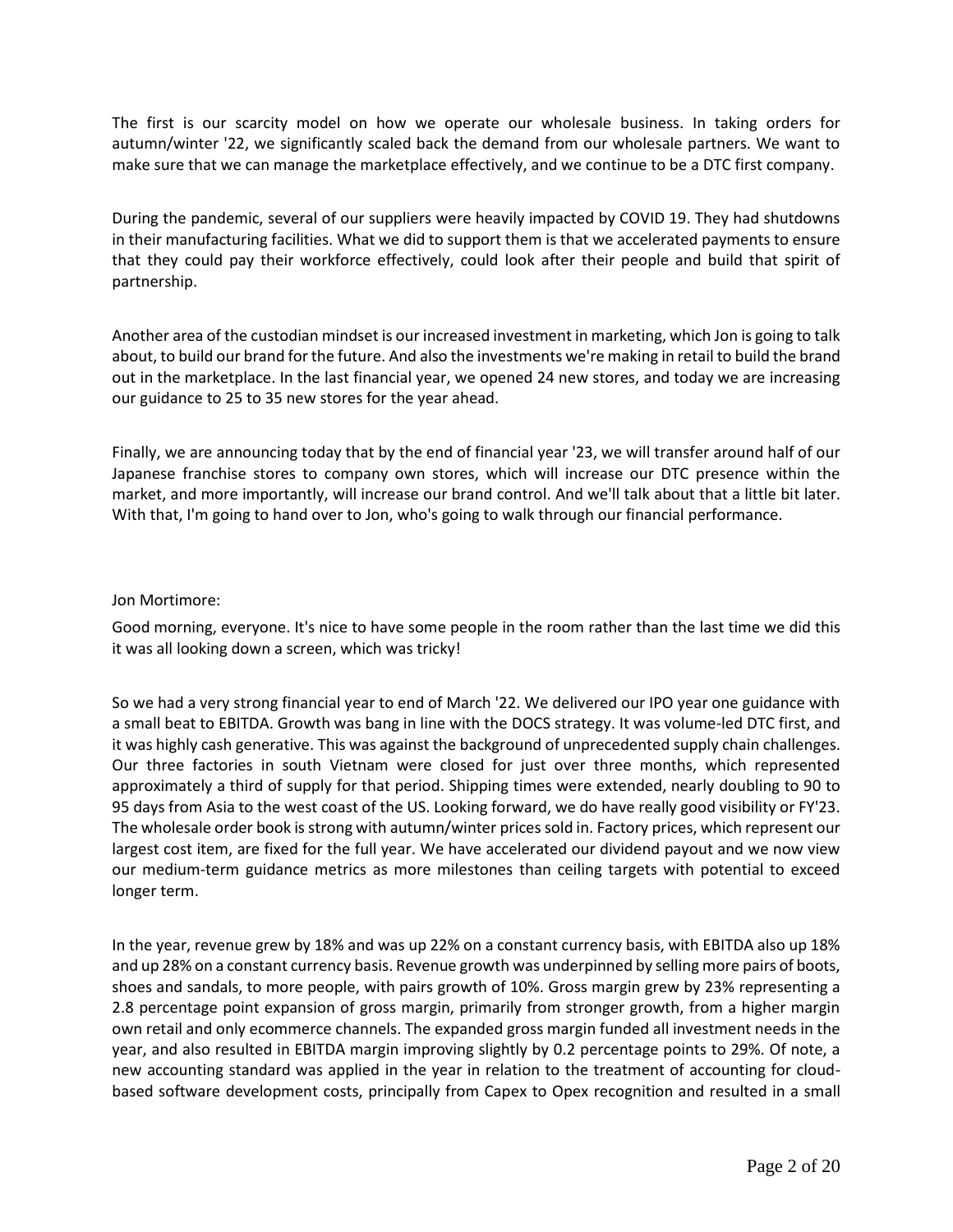adjustment to the prior year, increasing Opex by 1.3 million pounds with a similar reduction in Capex and a similar cost in the current year. This adjustment was non cash.

Our direct-to-consumer channels grew revenue by 34% to represent 49% of revenue compared to 43% mix in the prior year. Ecommerce was up 11% compared to last year, which was plus 14% on a constant currency basis, with good growth across all our markets in an environment when consumers steadily rediscovered the delights of old school shopping. China was the exception where we experienced declining revenue, primarily due to lower volumes on the TMall trading platform, which hosts our website.

We saw a very strong retail recovery, which was led in the UK and the USA, with retail growth of 86%. During the year stores were open for the full year in the US, with stores in the UK open from mid to end of April last year. Both countries experienced a traffic led recovery, albeit December peak was weak in the UK due to Omicron concerns. Traffic in these markets is still below pre COVID levels and only partly offset by strong in-store conversion. Continental Europe stores had a slower recovery profile due to later reopening through last summer and stricter social distancing rules in place for longer periods of time, which particularly impacted the pace of recovery in Germany.

All our stores once mature are profitable, with average four wall EBITDA including rent in the mid 30%. I believe retail traffic will recover to pre pandemic levels within the next 12 to 18 months across all of our core markets and, with only a small mathematical dilution in conversion, will drive profitability further. Wholesale had a strong Q4 shipments as we caught up with orders, which we deferred from Q3 as we prioritized capacity to DTC during that peak trading period.

During the year, we made good progress in focusing on quality wholesale partners. At the end of March, we had around 2000 wholesale accounts. If I exclude the wholesale accounts we brought in, when we converted Italy, Spain and Portugal in the year, the number of wholesale accounts would've been nearly 30% lower than at March '21.

The DOCS strategy is volume led with DTC first and revenue growth followed the strategy. Total revenue was up 135 million pounds in a year, volume growth generated around 80 million pounds and the DTC mix improvement at 6% to 49% roughly generated the balance. Full price mix improvement generated revenue of 19 million pounds. In the prior year, working together with our wholesale partners, we agreed to cancel certain seasonal orders due to the impact of COVID. This enabled us to manage our brand by clearing this product via our own ecommerce channel. This was not repeated in the current financial year and resulted in full year full price mix increasing to more normal levels, around 90%. This reflects the high level of continuity product we sell and our strategy of not discounting our core iconic products. We believe full price mix will broadly be maintained at around 90%. And therefore this improvement is not expected to reoccur.

Gross margins improved by 2.8 percentage points to 63.7% primarily due to stronger DTC revenues. Given the context, the scale of the supply chain challenges that we faced combined with higher inflation and logistics costs, holding on a constant currency basis, COGS, cost of goods sold, per pair to an increase of only 1% was very good. We achieved this through three main actions.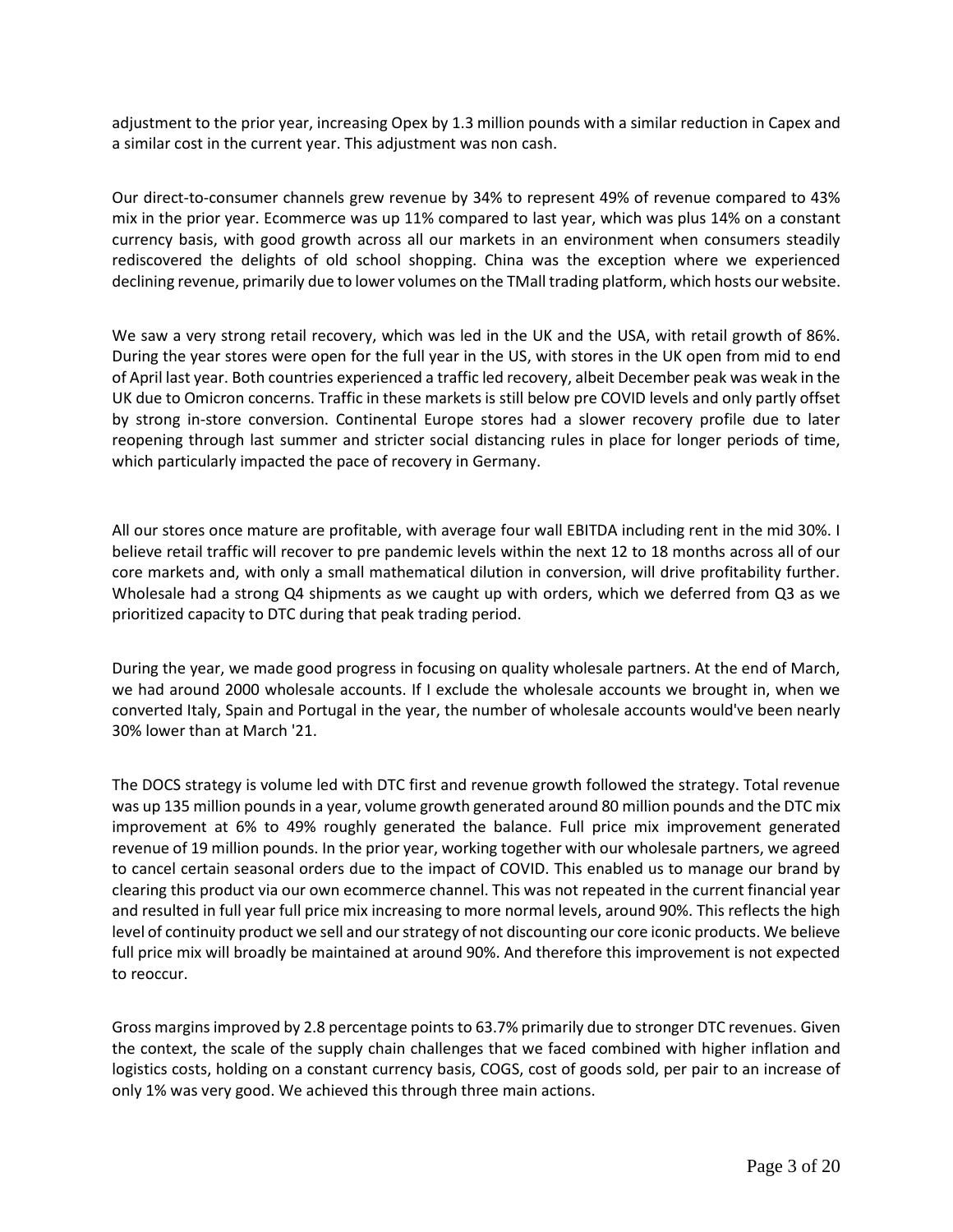Firstly, we've been on a journey to diversify production away from China to reduce our volume production exposure to that country. This also had the benefit of reducing duty costs since China is a higher duty attracting country than all our other production countries. Reducing China source product reduced cost. Secondly, we negotiate prices with our third party factory partners a season at a time and around six to nine months before that season begins, with prices then fixed. The biggest season is autumn/winter, with prices fixed autumn/winter '21, late 2020, early '21, when inflationary pressures were a lot lower than today.

Thirdly, we have a very strong working relationship with all our factories, which is a true partnership approach. For example, during the year when certain factories had cash flow problems due to COVID, we temporarily accelerated payment terms. In addition, the unique nature of the production process and our willingness to co-fund new lines, has meant that when factories have allocated labor or made difficult decisions, we have tended to be best treated.

EBITDA margin improved by 0.2 percentage points with the gross margin improvement from stronger DTC mix funding all investment needs. We typically generate stronger margins in the second half than the first half due to the weighting of higher margin DTC revenues in that period. In addition, while we plan to increase marketing spend by 0.5 percentage points of revenue every year, as we've seen in the year under review, the majority of this increase did and will occur in the back end of the first half ahead of the peak DTC trading period. I expect both of these trends to strengthen in relation to the first half, second half patterns as we continue to implement the DOCS strategy.

We have significant white space growth opportunities in all our regions with immediate opportunities in the large geographies of EMEA and Americas. And they dominate our revenue profile with 86% of revenue generated in those two markets. We have the biggest opportunity for DTC expansion in the USA, with the conversion market multi-year growth opportunity driving EMEA. Asia Pacific is our smallest region and was most impacted by COVID restrictions in the year. Australia is now following the Western world in learning to live with COVID. Japan and South Korea are slowly coming to terms with living with COVID, whilst China remains in a lockdown mode, though China only represents 3% of our global revenues. The UK is our home market with the highest brand awareness globally. That said we generate 83% of revenue outside of the UK, with our largest market being the USA, followed by continental Europe or Euroland, with the UK in third place. We are not a UK retailer.

EMEA had a strong year with revenues up 19% and EBITDA up 25%. DTC revenues were very good with retail more than double last year, led by UK recovery with traffic still behind pre pandemic levels and steady ecommerce growth. Wholesale grew in line with the global average. During the year, we saw a step change improvement in the quality of our wholesale account base, following the successful conversion of Italy, Spain, and Portugal from distributor to directly controlled basis. We reduced the account based by nearly two thirds for an inherited 1400 accounts.

We opened 13 new stores and closed one store in the year. Of the new stores opened, 11 were in continental Europe, where we expect to open the vast majority of new stores in the future. Here we opened five new stores in Germany to 15, three in France to 14, our first store in Spain, in Barcelona, and two in Italy to three new stores. We very recently opened our fourth store in Italy in Turin.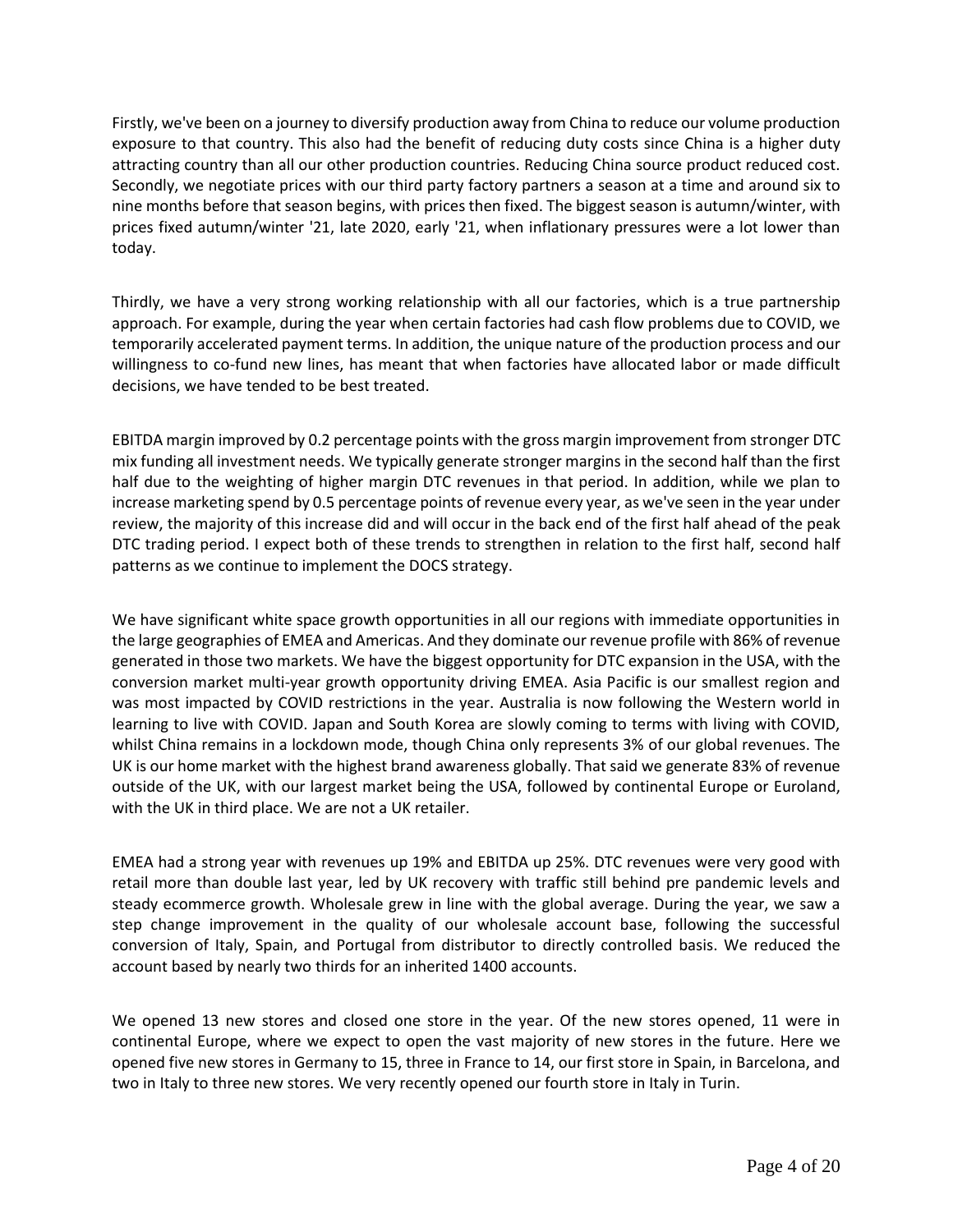Conversion markets represent a multi-year growth opportunity for us. It's not just the year one in-market margin capture that more than funds infrastructure investment, but the more exciting ability to fully implement the DOCS strategy and take advantage of the significant growth opportunity the markets present. Across the last three years, revenue from conversion markets have increased from around 16% EMEA revenue mix, represented mainly by Germany, to 37% in FY'22 represented by Germany, the Nordics, Italy, Spain, and Portugal. In each period, the primary focus markets of Italy and Germany have significantly outperformed the growth of EMEA average. The only exception was Germany in FY'22, where growth was in line with the average. If Germany had followed a pattern of restrictions being lifted similar to the UK, retail recovery would've been much stronger and Germany would've had a third consecutive year of out-performance.

Americas had a very strong DTC performance from both ecommerce and retail. Total revenue was up 29% with EBITDA 31%. Americas has the largest DTC opportunity across all our markets and the DTC mix improved by seven percentage points in a year, which was ahead of a global average increase, with a total mix in this market still behind the average at around mid forties.

We opened a new third party operated DC in Los Angeles in the year, to complement the east coast 3PL (third party logistics) we opened in the prior year. The new west coast facility is currently packing only ecommerce and retail, and will begin to distribute wholesale from late summer. We opened this DC as our own facility in Portland has come to the end of its lease. Transferring wholesale to Los Angeles will improve shipping times by around two weeks and more importantly, secure capacity to support our future growth in that market.

During the year we open seven new stores to 41 stores, with a good proportion of the new stores in those locations where we have zero own physical presence, but do have strong ecommerce trading and good wholesale sell through. Given the size of the US opportunity, we have increased our store rollout guidance from 20 to 25 stores to 25 to 35 new stores principally to reflect the opportunity to open more stores in the US.

Japan is our largest market in Asia Pacific and around a third of total region revenue. The market is mainly retail led. And during those few months of relaxed COVID rules, we saw steady retail recovery resulting in high single-digit growth for the year for the total constant currency revenues from that business. We have 22 owned stores in Japan and also 31 branded franchise stores, so to a consumer, we have 53 Dr. Marten's branded points of sale. Japan has some great growth opportunities, and Kenny will talk about these later. Asia Pacific is the final region to have the global ERP solution implemented and Hong Kong was successfully plugged in December. Japan is next to follow with plan go-live in the autumn.

For those accountants out there, basic earnings per share increased by 417% to 18.1p. For those of you who want to truly understand our financial performance in the year, we have also calculated earnings per share on an underlying basis, which excludes prior exceptional items, which were all related to the IPO, excludes the higher cost of preference share funding arrangements, which were typical of a private equity funded business and fully repaid IPO, and also excluding the current year tax deduction taken, following tax counsel advice that the all staff bonus that we paid at IPO was deductible. Excluding these items, underlying earnings per share was 17.4p and grew by 21%, which I believe is a good result.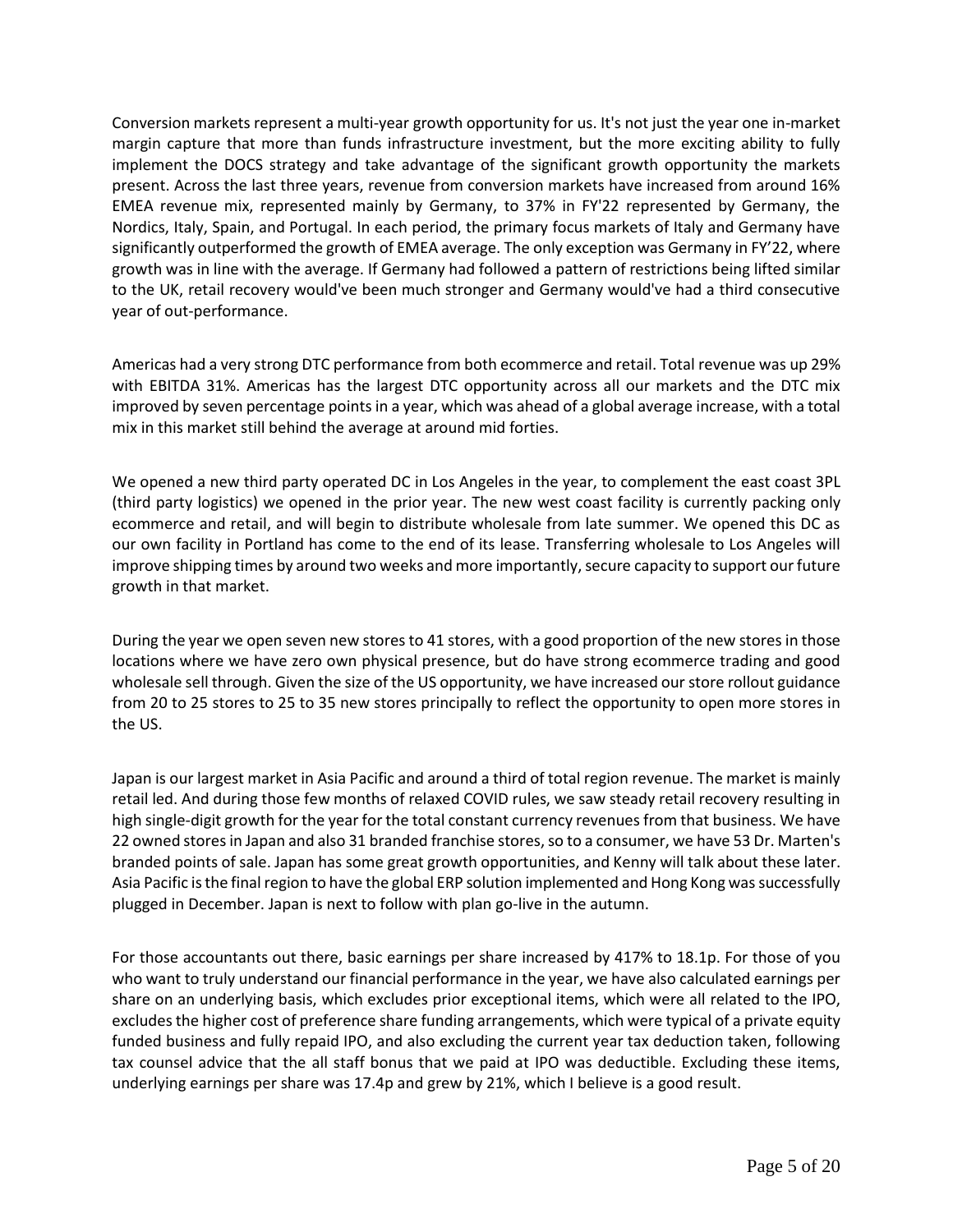The DOCS strategy is highly cash generative and in the year we doubled cash to 228 million pounds after payment of the interim dividend of 12 million. We have proposed a final dividend of 4.28p per share, which results in a total dividend of the year of 5.5p. This represents a full year payout ratio of 30%. We are delivering on our progressive dividend promise.

As I've said, we are a highly cash generative business, and M&A activity is not on the horizon. Our first priority of cash is investment in the business. This is mainly inventory followed by people in marketing. From a Capex point of view, we have a funding need for new stores, store re-fits and IT systems and tech functionality. To reflect our increase in store opening guidance and tech timing, we have increased Capex to between 4-5% of revenues. The second priority is funding our progressive dividend policy of between 25% to 35% of earnings. And we are now at 30% payout with 32% payout ratio in the second half.

Finally, as I've said before, given the challenging economic climate we live in today and also the very real supply chain challenges we have recently faced, having a balance sheet that carries a higher amount of inventory - which in a pre COVID world would've been considered conservative - is, I believe, appropriate. Our assessment is that we will have excess cash when we have average gearing, including leases, consistently less than one times, and at that time we'll consider further returns to shareholders. We will keep this target ratio under review as appropriate.

We have a high level of visibility in our supply chain. As of today, all our factories are open and operating at 90 to 95% capacity. Inbound shipping times are steadily improving to all of our DCs and we are on track to have fully caught up with supply chain production delays from last year by the end of the summer. The left-hand box shows manufacturing country of origin. Two comments. Firstly, we have continued to diversified manufacturing away from China, moving from 27% in Autumn Winter 2020 to around 10% Autumn Winter 2022. Of note, our two remaining factories in China, a few days apart here or there, have remained open.

Secondly, as I mentioned, we have benefited from lower duties. This was mainly due to moving manufacturing away from China, which attracts a duty rate of 18% to the USA and 24% to Japan, to countries which attract duty rates between zero and 8%. Whilst there are some further duty related efficiencies available to us, our primary focus is building volume capacity, and I do not expect further material savings for a few seasons yet.

Approximately 95% of our supply chain cost space is fixed for each season six to nine months before the season begins. We have fixed factory price increases at plus 6% for autumn winter '22 and spring summer '23, which will take us through to June 2023. The only variable element is freight, which is at 5% of total cost. And before last year shipping inflation and congestion, this cost represented around 2.5% of the cost mix. We expect this higher cost at 5% of the total cost mix to remain for at least 12 months.

We believe the risk of material country wide factory lockdown to be low. We have a high level of vaccination rates across our factories. As a result, we believe we are more likely to experience short term disruption as workers who may test positive are isolated, production lines are temporarily closed for deep clean, and then reopened.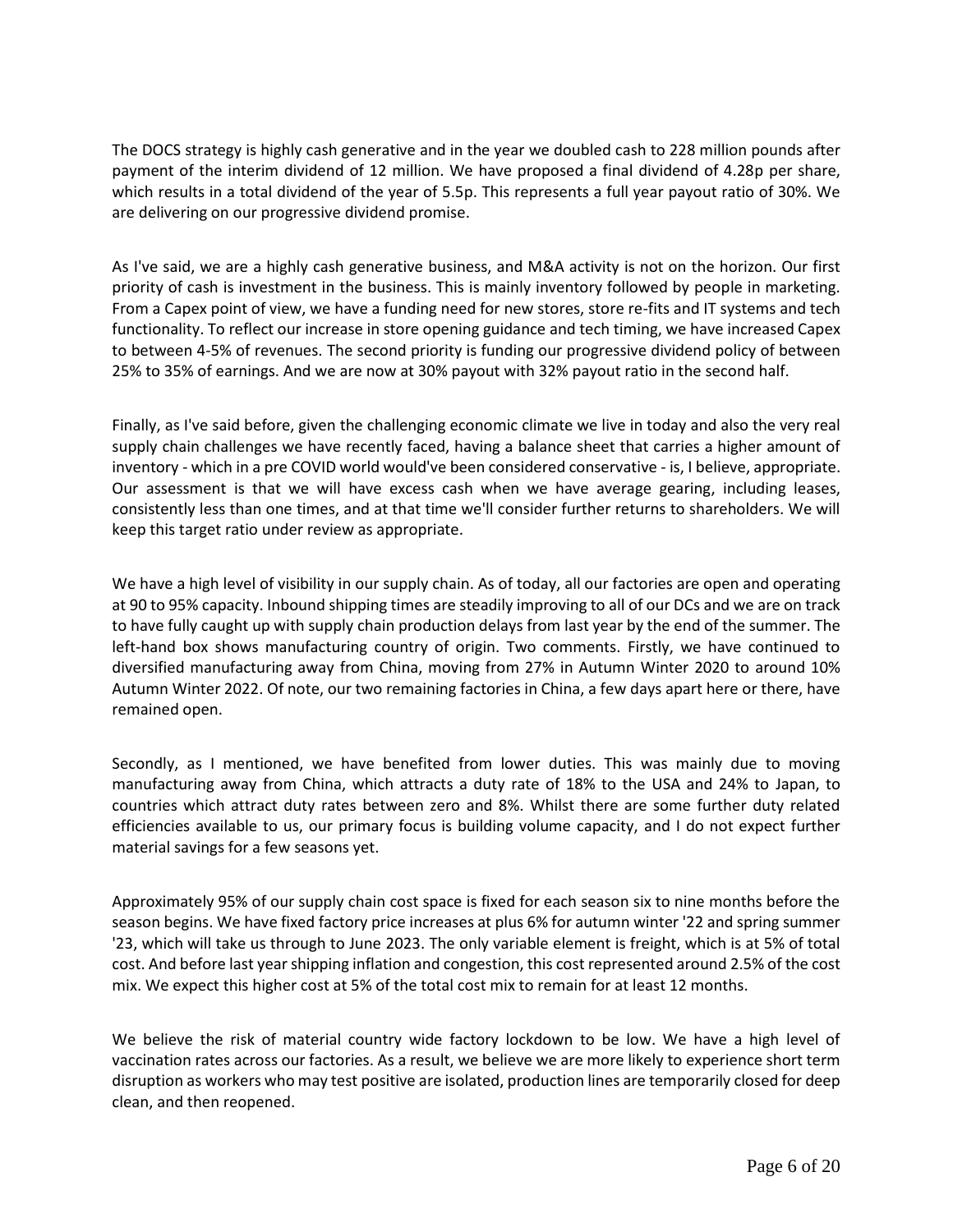As at today, our wholesale order book represents 85% of the full year target and is locked in. It is up on last year and better quality. I would expect to be at a hundred percent of orders for FY23 in September. As Kenny said, we operate a scarcity model in wholesale. This manifests itself in a number of ways from closing non-brand enhancing accounts, as I said earlier we closed 30% in the year, to restricting volume requests. We could have sold more wholesale in FY22 and could have accepted more orders for FY23, and this is after the price increase. Demand is strong.

The DOCS strategy is volume led in DTC first with price to fund inflation. The bigger growth opportunity is to take advantage of our white space growth opportunity, and therefore we do not want to take price materially ahead of inflation. The price increase we implemented this year will take effect from the Autumn Winter season, which begins through July. The season price increases are 8%, which annualizes at 6%, such that price funds inflation across the year, though recognizing we have a price inflation timing mismatch during the first half. I believe we'll have a high inflation environment for a few more years to come, and we will therefore be looking to increase price to offset cost increases across future seasons. Kenny will talk more about our approach to pricing a little bit later.

Our year has two principal selling seasons, spring summer which is from January to the end of June and autumn winter which is from July to December and is our largest season. Q1 is the smallest quarter representing the back half of the smaller spring summer season, and in FY22 represented 16% of full year revenue. As a result, Q1 is not a forward indicator for the rest of the year. In addition, you'll have seen the non-linear nature for wholesale shipments with Q1 and Q4 very high and Q2 and Q3 lower than would be typical. As we emerge from COVID impacts, I would anticipate Q1 and Q4 to normalize to be slightly lower, and Q2 and Q3 to normalize to be slightly higher in respective mix.

For DTC, the first half represents around a third of full year DTC revenues with wholesale roughly 50/50 H1/H2. The first half therefore represents around 40% of total revenues. Due to this profile, the second half will always have stronger EBITDA margins than the first half due to the higher margin DTC weighting. The significant opportunity we have in sandals will, to a degree, mitigate this weighting, however, given the superior margin power of DTC and our DTC first strategy, I would expect the second half to continue to become more prominent.

Finally from me, guidance. For FY23, we have increased revenue guidance from mid-teens to high-teens to reflect higher price increases than originally anticipated in the IPO guidance. Volume expectations are unchanged. For the first half, as with the full year, we expect high-teens revenue growth. However, the Q1 / Q2 shape will be influenced by the Q1 / Q2 shape in the prior year.

As higher price funds higher inflation, we are not changing EBITDA guidance for the year with a caveat that the beat to EBITDA in FY22 will flow through into FY23. I anticipate EBITDA margin for the full year will be broadly level with FY22 and the lower margin guided for H1 due to the timing of the price increase, marketing investment ahead of peak trading and DTC weighting H1 / H2, will be offset across the year.

For the medium term, we have left guidance unchanged, but make clear that we view these figures as milestones rather than ceiling targets and see potential to grow beyond these metrics in the years ahead.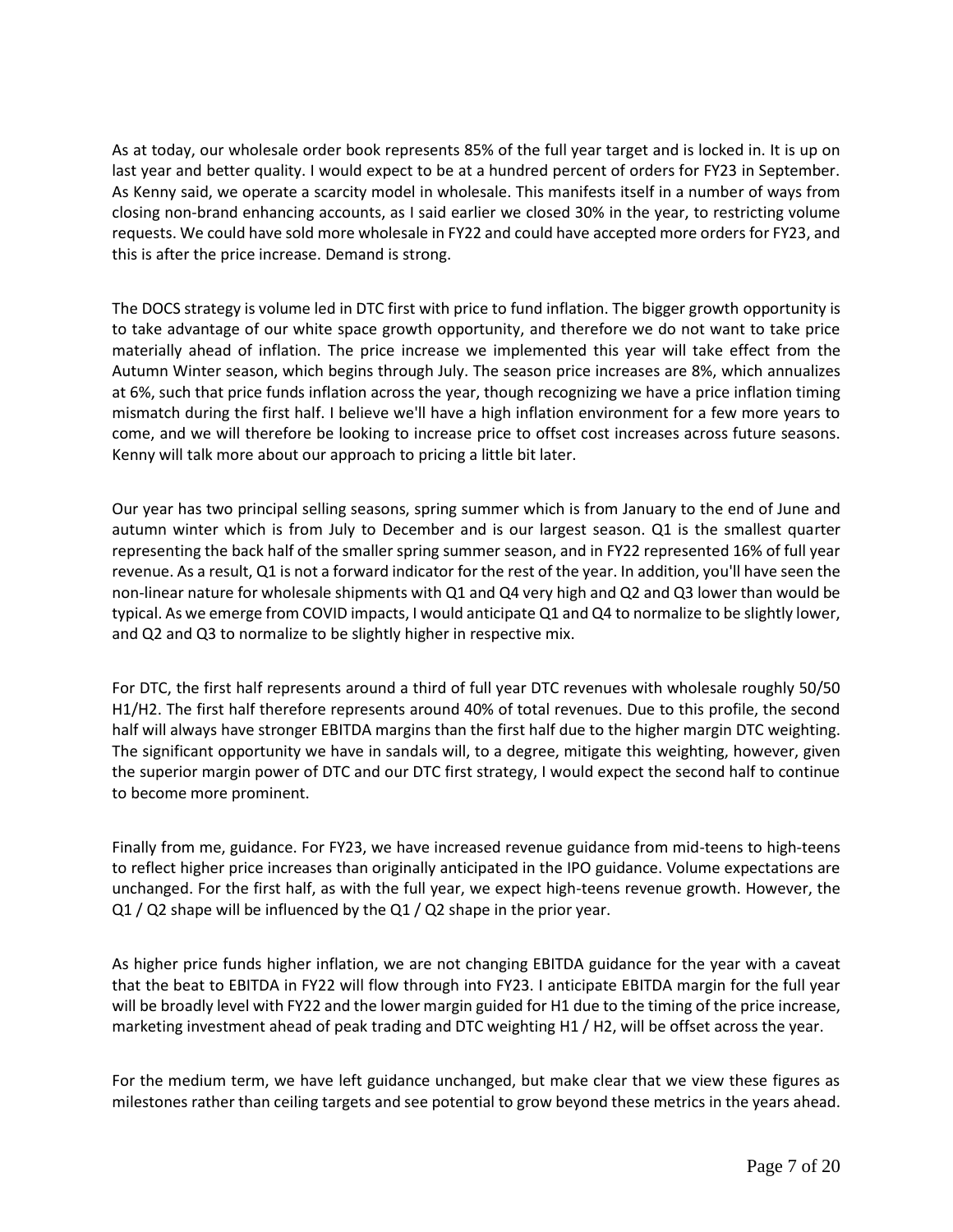Whilst I'm cognizant of the global economic climate and consumer spending squeeze, at this moment with all of the data points I can see including those I shared with you, I'm confident for FY23 and beyond. Thank you. Over to Kenny.

### Kenny Wilson:

Brilliant. Thank you, Jon. Before we do the strategic review of the year, we're going to take a look at a little video, which is going to give you some of the highlights from the last year at Dr. Martens.

As you just heard from Jon, the DOCS strategy delivered a record year for Dr. Martens. We did exactly what we said we would do at IPO. Our brand is stronger than ever, and we are very confident in the year ahead. So let's go into a bit more detail.

This is our DOCS strategy. Every year we review it to ensure that we align with the market conditions and we provide absolute clarity to the people of Dr. Martens. Every year we make small modifications, but DOCS is tried and tested, it's been pretty much unchanged now for four years and that's because our strategy's working.

The full strategy with the detailed focus areas is in the appendix for those of you who really want to dive into the detail. But at the headline level, the D is direct to consumer first. This is about increasing our own stores. It's about growing ecommerce. It's about developing the omnichannel capability of the company. And then the new addition, it's about building a profitable repair resale and end of life business as we focus on circularity. The O is about organizational and operational excellence. This is about making investments in people. It's about investing in our supply chain. And as Jon said, it's about investing in technology.

The C for me is the most important pillar, which is consumer connection. This is about product. It's about marketing. And it's about sustainability through durability of our product and innovation, which I'll talk about. And then finally S which we've refined based on feedback from our teams. This is about supporting brand expansion through business to business, which is wholesale. Our strategy here is about partnering with fewer and better wholesale accounts so that we can reach more consumers in our markets, and also this includes our very important conversion market strategy.

My number one focus area is the brand, because as I said in introduction, strong brand equity is a leading indicator for both sales and profit. I just want to share some headlines with you from our comprehensive annual brand survey. The global results are extremely encouraging. Global brand awareness for Dr. Martens is up four points to 72%. Global familiarity, so "I kind of know what DOCS is doing", is up six points to 47%. And then last 24 months purchase is up two points from 6% to 8%. Clearly that gap between familiarity, ("I know what's going on"), and recent purchase demonstrates what we've said all along since our IPO, there is still a significant growth opportunity ahead for Dr. Martens.

If we look at that growth opportunity in a different way, at the time of our IPO, we showed this data, the data that's in the black part of the bar charts, and it demonstrates pairs sold per thousand people. And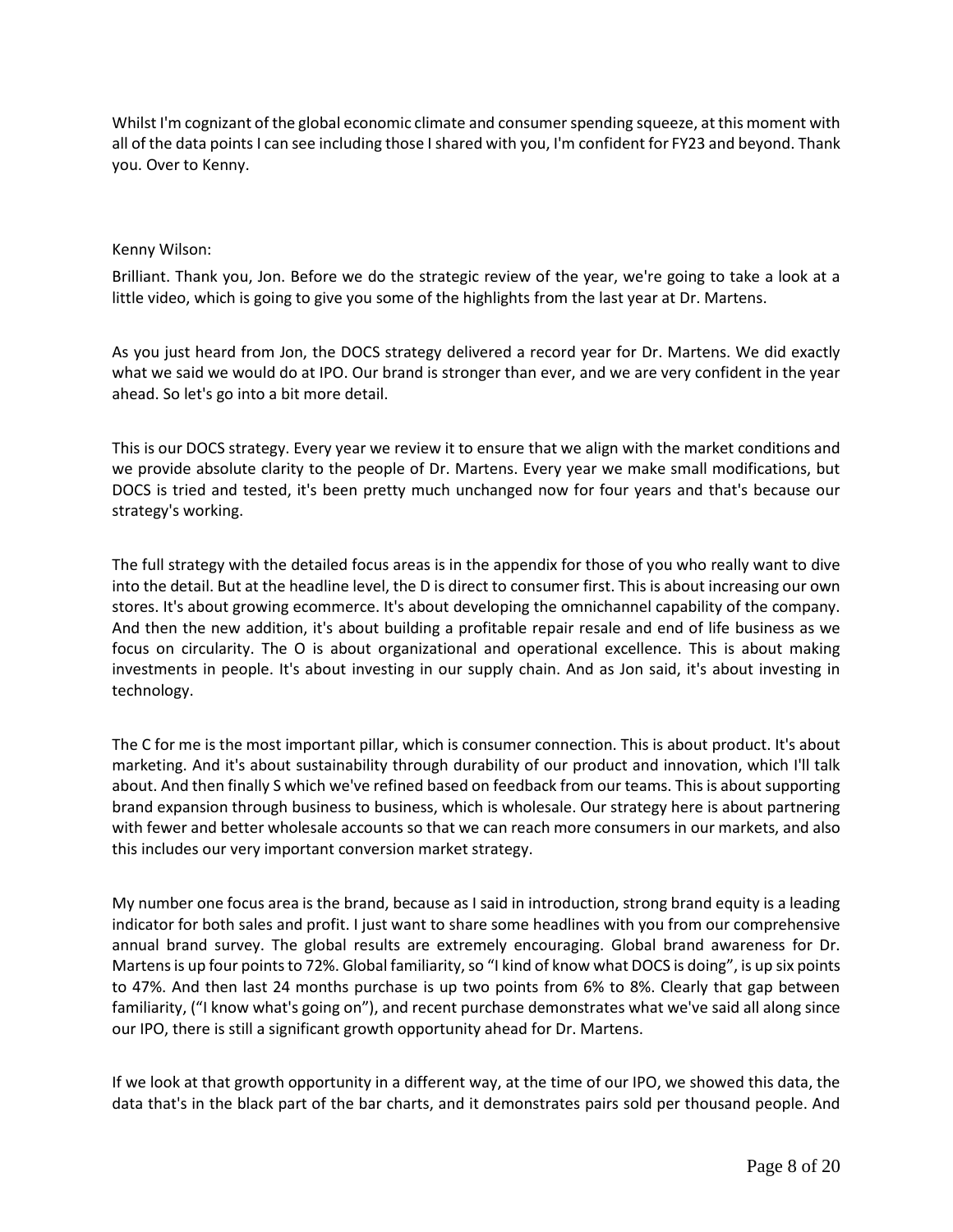we've updated it here for financial year '22. And before I go into the detail of the numbers, it's important to remember that these last two years have been all about COVID. But during that time, we've seen brand awareness grow by six points, and all of our priority markets now have more than 55% brand awareness for Dr. Martens.

So, if I start with the UK, which is our most developed market, penetration here has grown from 31 up to 32 per thousand, but I think we still believe that we've got real opportunity for growth and probably the biggest opportunity for growth here is not in brand awareness in the UK, but it's in range awareness. It's getting people to really understand the full breadth of our assortment.

Then, if we take a look at the next two on the bar chart, these are markets that we've really focused on in the last 12 months, and that is the United States and Germany. The USA, as you can see, we've made significant progress in per capita consumption as we've implemented the DOCS strategy, but we're only at half of the UK penetration. What an opportunity. Germany, we took it back in 2018. We have doubled penetration in the last two years. But once again, we've got real possibility in relation to the United Kingdom. We only recently took it back, so it's 'watch this space' and see what we're going to do. And France, pretty much like Italy, has significant room for growth and requires some focus.

Japan, our biggest market in Asia, has low penetration. The transfer of our franchise stores is an important step in starting to unlock the potential of the Japanese market. And then China, obviously our penetration is negligible with 1.4 billion people. And as you know, we haven't implemented our DOCS strategy yet in the Chinese market.

Much like DOCS, our product strategy is unchanged. It is led by timeless, iconic product with the 1460 boot at the absolute bullseye of everything we do. Originals and Fusion account for 87% of our total revenue. These are our most profitable, and probably even more importantly, our most brand distinctive categories of product.

If we go into a little bit more detail on our product strategy, as we said before, it's all about icons and innovation. Our three most important icons, the 1460, the 1461 and the 2976. Our job at Dr. Martens is to keep our icons front of mind for consumers. We also try to innovate around those icons to drive brand heat and product freshness. So in the pictures, you see some examples on the 1460 there, a mono execution and a collaboration print execution. On the 1461 3 eye shoe, you see a collaboration and the ice sole, which has been really successful for us this year. And then on the 2976, the Chelsea Boot, once again, a collaboration and a piece of sole height innovation. This is all about keeping the iconic product highly relevant, so ultimately we sell more pairs of black Dr. Marten's boots and shoes.

I also wanted to talk about our performance in sandals, because this is one of our fastest growing categories around the world. I think one of the things that makes our brand relatively unique is that we've got authority across different footwear categories. We're number one in boots. We're big in shoes. And we're emerging in sandals. Sandals is a real medium term growth opportunity for Dr. Martens, and it's a real opportunity in our smaller spring season. In the pictures, you see some examples of different sandal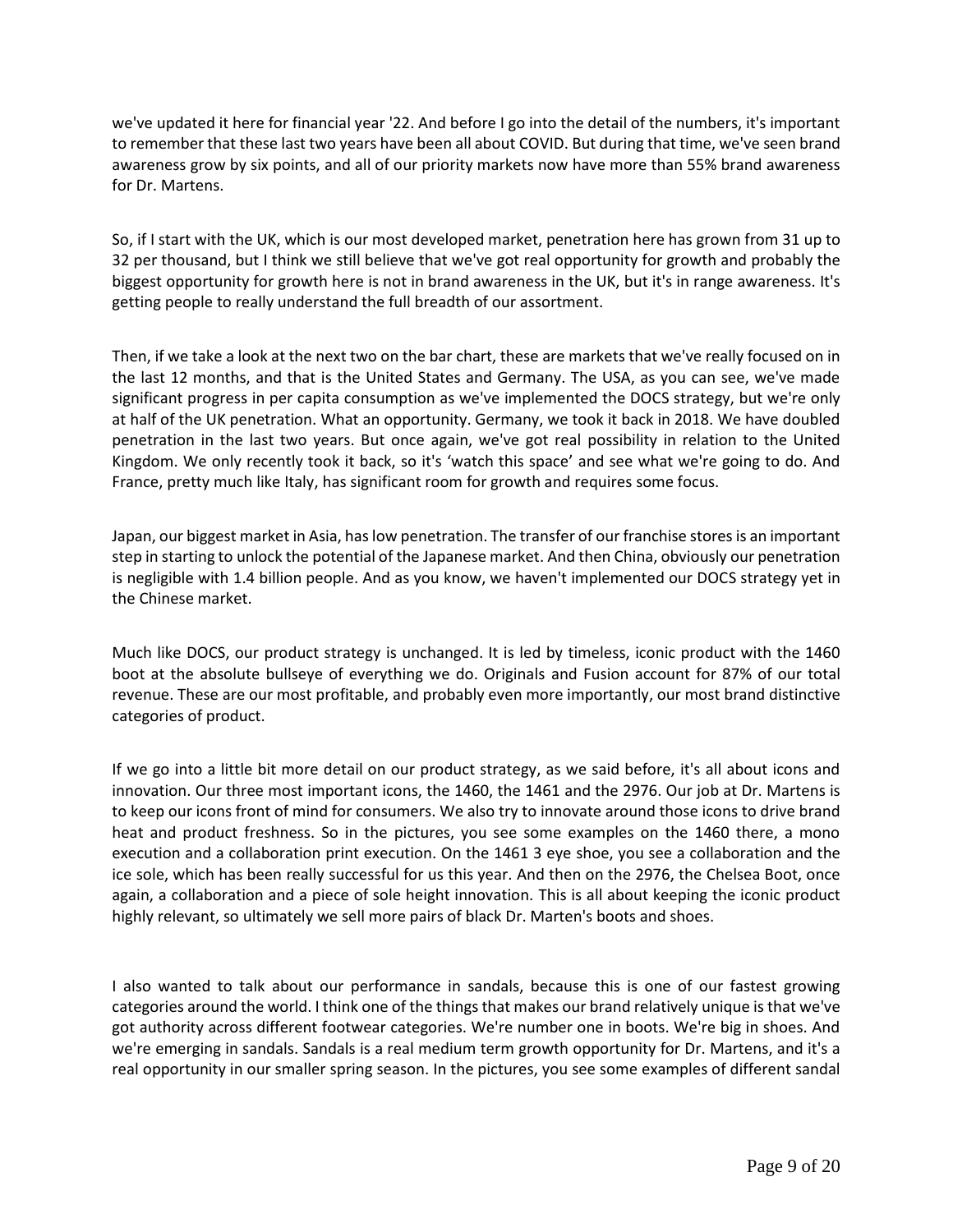interpretations. But the most important thing here is they're all clearly Dr. Martens sandals infused with our DNA.

Still in the consumer connection pillar, to underpin that product strategy is our compelling marketing campaigns, I'm going to call out two from the last year, which I think are very important. The first is WinterWair. Obviously winter season, our biggest season of the year. Here, we're focusing on true winter products, so our winter grip sole which you see in the pictures, fur lining for warmth or waterproofing. And then our unpublished icons campaign. So I talked about the importance of icons from a product standpoint, but this is about supporting them and continuing to raise awareness and familiarity with consumers. And we will continue to support both of these campaigns in the year ahead.

I'm also delighted to inform you today that Meg Johnson joined us in April as the company's first ever Chief Marketing Officer. Meg's got a great marketing pedigree. She started out at Proctor and Gamble, and then she gained five years of footwear experience at New Balance, so she understands our industry. She's also lived in North America and she's lived in Asia Pacific. So Meg will help us to further unlock the brand opportunity for Dr. Martens on a global basis.

Jon talked about pricing earlier and at our half year results back in December I shared the price increases that we are putting through in autumn winter '22. Given the inflationary environment we are facing globally, I wanted to share our longer-term thoughts on pricing. We said all along that we take a consumer led approach to pricing, and our autumn winter '22 price increases were taken as a result of the in-depth study that we did last year, looking at value for money perception of the brand around the world and also elasticity of demand. We didn't put through the full extent of price increases that we could have taken for this year, as we wanted to maintain headroom. We will repeat the pricing study again this summer to inform our autumn/winter '23 pricing ahead of November.

I think the final important thing to mention though, is that, in times of tight spending, consumers turn to brands they trust, icon brands. If you buy a pair of Dr. Martens, you know if you wear them in two years, three years and four years, they will be as stylish then as they were 10 years or 20 years ago. Also, if you buy a pair of Dr. Martens, they are high quality and their durability means that they are an investment purchase. Also, from a wholesale perspective, right now, what we're seeing in the marketplace is our wholesale partners reducing the brands that they're working with. And as a consequence, in difficult times, they're turning to iconic brands like Dr. Martens.

Moving on to our regions. So just a few highlights around each. EMEA, well, conversion markets, as Jon has said, are a primary growth accelerator for the EMEA region. The UK will always be important to us from a brand perspective, it now only accounts for 17% of group revenue, but it does continue to grow nicely and we've got more headroom in the UK.

For the United States, the real opportunity is around growing our direct to consumer business. We've also got a very strong wholesale business there. And as I'll discuss in a moment, we're really taking a state-bystate approach in the US. It's such a big country, that where in Europe we go country by country, in the United States, our focus is state by state. In Asia Pacific, Japan is in excellent brand health and we will be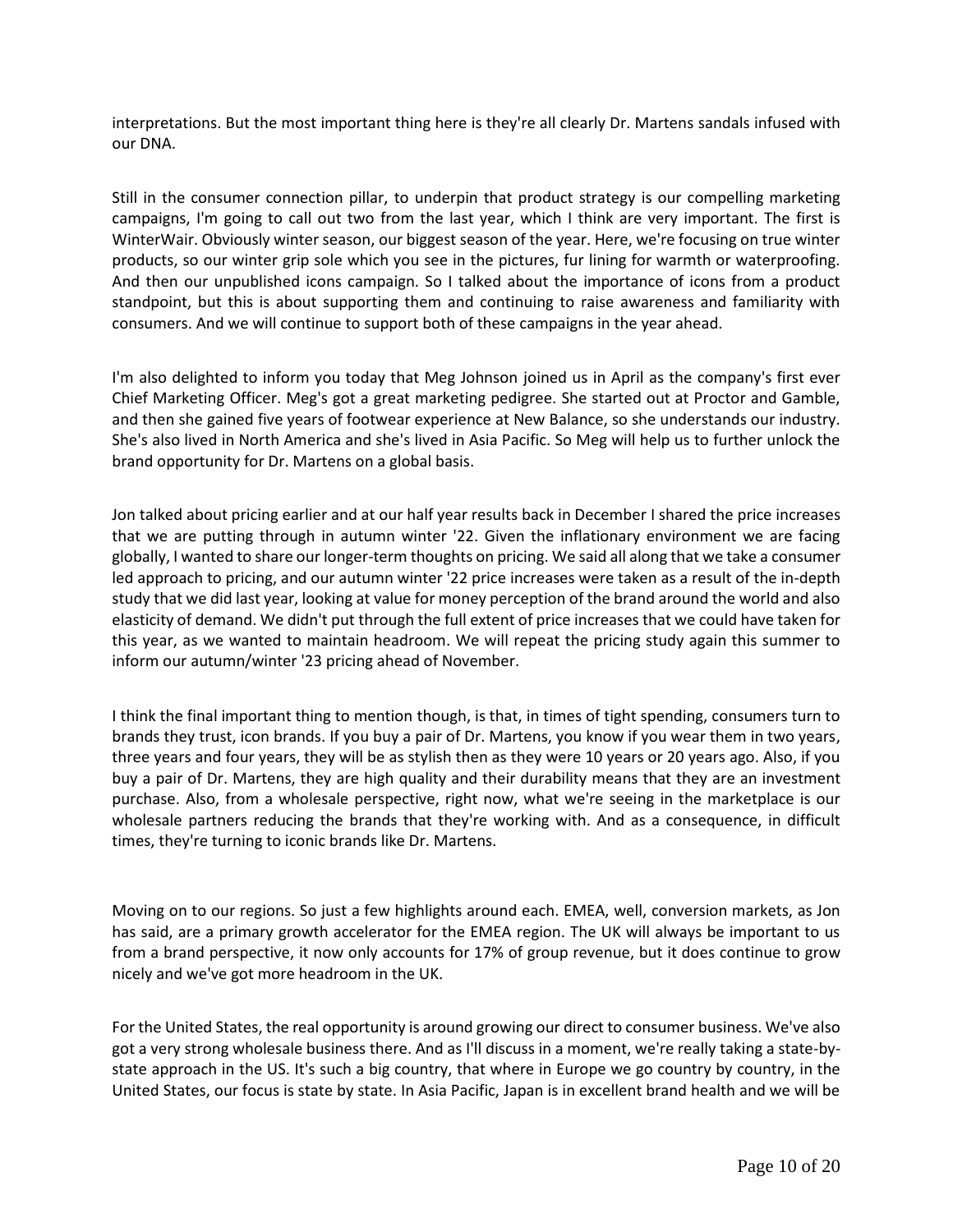executing the franchise store transfer at the end of this year. China, we've had a lot of COVID challenges in the last year and we are taking a disciplined approach and building the business for the long term.

Just taking a look at some of those in one more level of detail, so looking at European conversion, we took the Italian market back in June 2021. We also took back Spain and Portugal, but the market we really focused our attention on and the one I want to talk about is Italy. We'll be hosting a detailed conversion market teach in on July 6th and we'll be at a much lower level of detail there for those of you who want to attend.

However, in the last year, we opened three stores that you see pictured here in the Italian market in Rome, Verona, and Milan. And as Jon mentioned, last week, we also opened in Turin, which is off to a great start. As we've built the brand there and invested in marketing, our brand awareness has grown by six points and familiarity is up seven points. We've also significantly improved wholesale presence with the branded shop-in-shops you can see in the pictures there and we've dramatically reduced the number of doors that we deal with to really focus on the right wholesale partners in the Italian market. We've also significantly expanded the product range in Italy. One thing that characterizes a distributor business is they tend to buy very narrow, a few products. And what we've done is we've broadened out the product assortment. So, to give you a real example, the 1460 Black Smooth, our most important product, used to represent 40% of revenue in Italy. It now represents only 17%, but of a much faster growing business.

If you look at the United States, it's all about state by state. So turning to Texas, we started a few years ago really focusing first on New York, then we focused on California with a real focus on Los Angeles and, in the last 12 months, we've really focused on Texas. For us Europeans, putting that in perspective, there are 29 million people who live in Texas, so that one state is half of a big European country. So it just shows the scale of the opportunity in a market like the USA.

In the last year, we opened four stores in Texas. You can see them there, Houston, Dallas, San Antonio, and Austin. Probably, I think for me, the most important strategic point, though, is actually the impact on ecommerce. So if you look at the bar chart, what you see is the impact on ecommerce sessions one year post-opening, in Dallas and Houston. And you can see that sessions in Dallas are up 56% and sessions in Houston are up 88%. And this is exactly what we've seen across the United States, but also globally, that every time we open a brand beacon Dr. Martens store in a city, it helps the ecommerce business, which is the company's most profitable channel.

So, overall, as we've opened the four doors in the last six months, familiarity is up nine points in Texas and ever purchased from the Dr. Martens brand is up 10 points. And that is quite simply because, with the new stores, the brand is more visible and it's more available.

Moving on to Asia Pacific, Japan, our biggest market, it's our most important market in Asia Pacific. We already have some great Dr. Martens stores in Japan, as Jon talked about, but we're also building a quality wholesale presence here. There's just a great shot on the slide of a sandals popup store that we opened in Isetan Shinjuku Tokyo. As we've announced today, we will be transferring approximately half of our 31 franchise stores in Japan to company-owned stores at the end of financial year '23. We've got great franchise partners in Japan and they've done a great job running those stores for us, but transferring them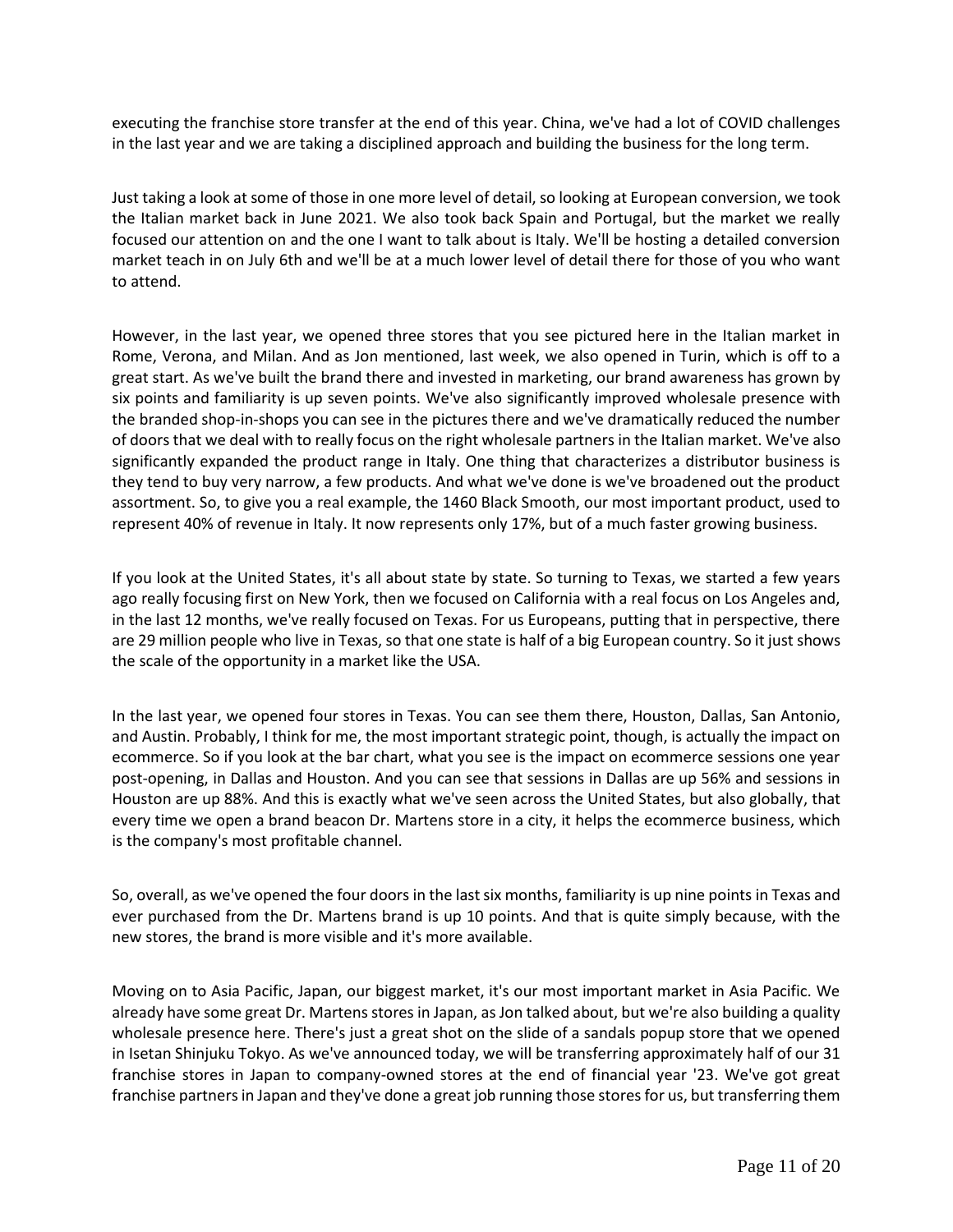will continue to support brand control in Japan and it will ensure we benefit from the profitability dynamics of the direct-to-consumer business.

I think the other thing which is super important here when we look at Japan is that, by the end of FY '23, Japan will be 75% direct-to-consumer. Now, I don't want people to rush off and say, "That says we're building 75% DTC," but what it does do is it gives you a vision of where this company is heading in building its direct-to-consumer business.

Lastly, on the consumer connection pillar, the continued investment in sustainability. You'll be able to read an in-depth review of everything we're doing around sustainability in our annual report, which will be published in just a couple of weeks. Over the last year, our teams have been working to create detailed roadmaps to deliver on the commitments we made a year ago with shorter-term targets and clear metrics of what we're going to do.

One of the key areas of focus, from a product perspective, is the work we're doing on materials of the future, so bio-based materials. Here, we've been working with innovative startups with a view to launching some trials on bio-based uppers next year in calendar year '23. And lastly, I wanted to talk about our repair and resale trial. I'm really excited about this because I believe it's got huge potential for the company in the long term. If you think with that custodian mindset, there's long been a secondhand market in Dr. Martens and we believe that we can play a much more active role in this market with our consumers. So back in April, we launched a trial where we were selling reconditioned Dr. Martens on Depop. It's kind of like 'more to come'. It's too early really to share the results, but that's a picture of a real example there, where you see the pair on the left with the creasing, the fur looks a bit worn, and then you see them reconditioned and someone else can then take them on the next stage of the Dr. Martens journey because of the incredible durability of the product.

So that was a quick review through our strategy. Just to conclude, most importantly, the Dr. Martens brand is stronger than ever. Our proven DOCS strategy is delivering around the world. And I think, as we've demonstrated today, we continue to have vast untapped opportunity for growth. As Jon and I have both said, we have really good visibility of the year ahead, financial year '23. And that gives us real confidence in our ability to deliver the year ahead successfully and also build the Dr Martens brand for the future.

So with that, we're going to open it up for questions. If we could take questions from in the room first, please, and then we'll take questions from the webcast. And could we ask, please, that you state your name and the name of your organization? Thank you so much for listening to us and giving us your attention, whether you're on the webcast or here in the room. Thank you very much.

# Kate Calvert:

Morning. Kate Calvert from Investec. Two questions from me. The first one is, how much sales do you think you left on the table because of the Vietnam shutdown? My second question is, what do you think you couldn't implement in the last year or had to deprioritize because of COVID, which you had planned to do?

Jon Mortimore: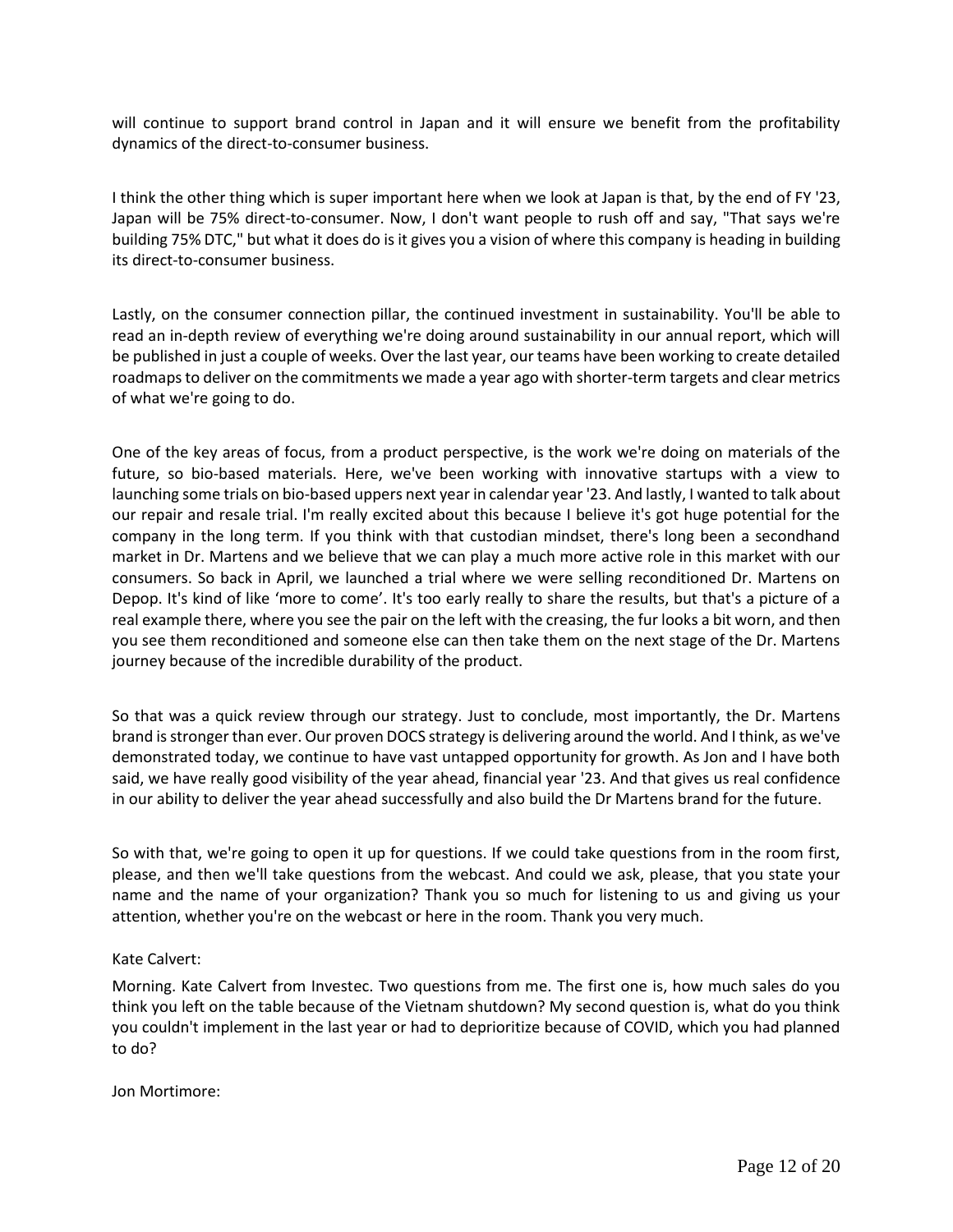So on the first one, sales left on the table, that's an interesting question. I'll start by saying we could have taken more orders for last year and we, therefore, could have sold more, but we decided not to, which is the scarcity model that we operate. And with regard to the question is probably around shipments, as I've said and you've seen, they are incredibly lumpy. On a full year basis they're pretty much there or thereabouts, so I don't think there was materially more to land, Kate, if I'm being honest.

# Jon Mortimore:

The quarterly profile, as you've seen, was a bit up and down. I think it's more around we're looking at wholesale. It's more, what is the quality of the order book? Is the order book good? Are shipment times improving? Are your factories open and are sell through rates good? That's the best way to look at wholesale. The answer to those all questions, sell throughs and shipment times through last year were good. Sell throughs will continue to be good and shipment times are steadily improving. And we expect to be fully caught up by the back end of this summer.

# Kenny Wilson:

I think the only thing I'd add, Kate, is I know it was a deprioritization, we had to make the choice before Christmas, we focused inventories on the DTC business rather than wholesale and, clearly, that meant that we missed some opportunities in November and December. I think the other thing is, when you've got challenges, as every brand did in the supply chain, it just takes attention on that. I think the benefit in the year ahead is, as Jon said, we don't expect that disruption and, therefore, we'll be able to focus that attention on further growth opportunities.

# Melwin Mehta:

Thank you very much. Apologies for not wearing Dr. Martens this morning.

Kenny Wilson: You can change that, though, you can always buy a pair!

Melwin Mehta:

That change will be made soon!

# Melwin Mehta:

Thank you. Super performance, really. This is Melwin Mehta from Sterling investments. Two quick questions. One is that I like the word scarcity. You're trying to become Rolex, probably, trying to create that artificial, mental, psychological shortage. And how are you moving different products across different wholesalers and even across your markets, really? And the second question is around Japan. We've gone the halfway of the franchise transfer. Was there any cost to buying those franchises back, number one? And the second question is, why not go Full Monty and take the whole market?

# Kenny Wilson:

So why don't I start and then Jon can build? In terms of the point around scarcity, yes, we always want demand to be greater than supply. So we scaled back. And we do this every season, and for autumn/winter '22, which is the biggest season in the year ahead, we scaled back the requested demand from wholesale by double digit amount. And that is a very, very conscious choice. You gave the example of a luxury brand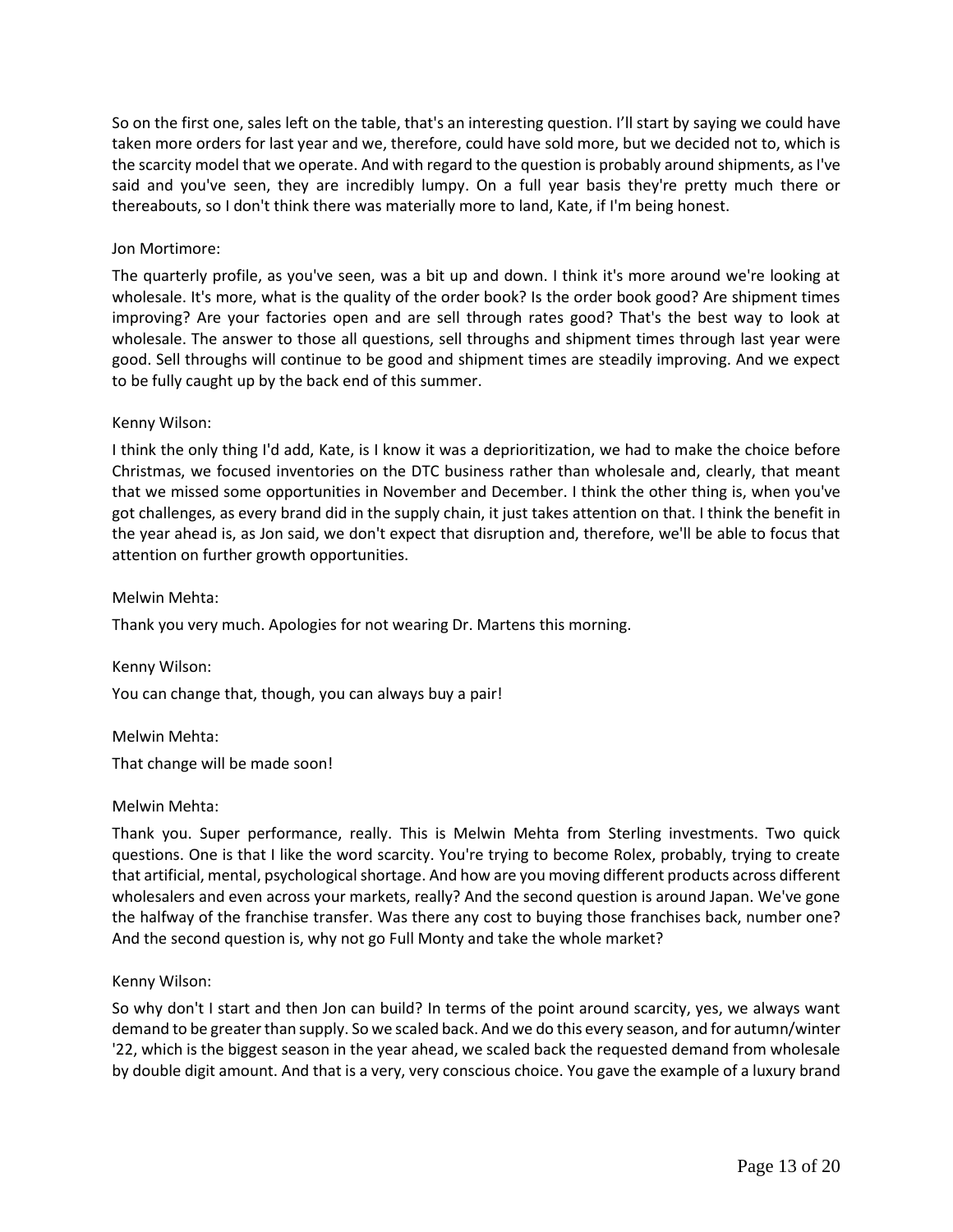like Rolex. I think that's an important way of how we manage the brand for the long term. So that's sustainable growth.

### Kenny Wilson:

In terms of your question around different products to different doors, yes, all of our regions operate on a segmentation model. So, we divide our distribution into different tiers of stores, effectively, and we offer the right assortments for the consumers that shop in those doors. So we use the breadth of an assortment within a region to service the number of doors. And that's pretty much the same all over. In terms of Japan, there isn't a cost to taking the stores back because, fundamentally, those stores that we're taking back are at the end of an agreement. I don't know if you want to add anything about that Jon?

### Jon Mortimore:

They're at the end of the agreement. There's multiple agreements, multiple partners, and there is a chunk of them that have come up. And we took the opportunity to look at them and have conversations with those partners and explore the opportunity to transfer them back. With regard to cost, they won't be material, in terms of the scale of our group, there won't be material costs because it's the end of a contract.

### Melwin Mehta:

And where are the other half coming on?

### Kenny Wilson:

So we're not at the point yet where we've got plans to transfer any more stores. Japan's, it's a long country - apologies to those people on the webcast as I stretch my hands out - but obviously, you go to Fukuoka in the south, Sapporo in the north, and I think there's operational challenges, as well, that need to be thought through. So right now, circa 50%.

Melwin Mehta:

Thank you.

# David Roux:

Hi, Kenny and Jon. It's David Roux from Bank of America. Also, congratulations on the results. Just two questions from my side, in terms of the potential from unconverted markets, a bit of a tricky one, but could you perhaps give some sort of indication of how much of the group's revenue mix today is still from distributor channels or unconverted markets versus at the time of IPO? And then the second question is, just on China, could you perhaps talk a little bit about your thinking around the future strategy here? I think the backdrop has changed there quite a lot since IPO and also TMall has become a bit less relevant. So just how you're thinking about future growth in that market. Thank you.

# Kenny Wilson:

That first question's a really difficult one for Jon to answer, but I think that the thing I would say is that, with the markets that we have converted, there is a huge amount of good growth there. I don't know if Jon knows off the top of his head, but if not, we can come back to you.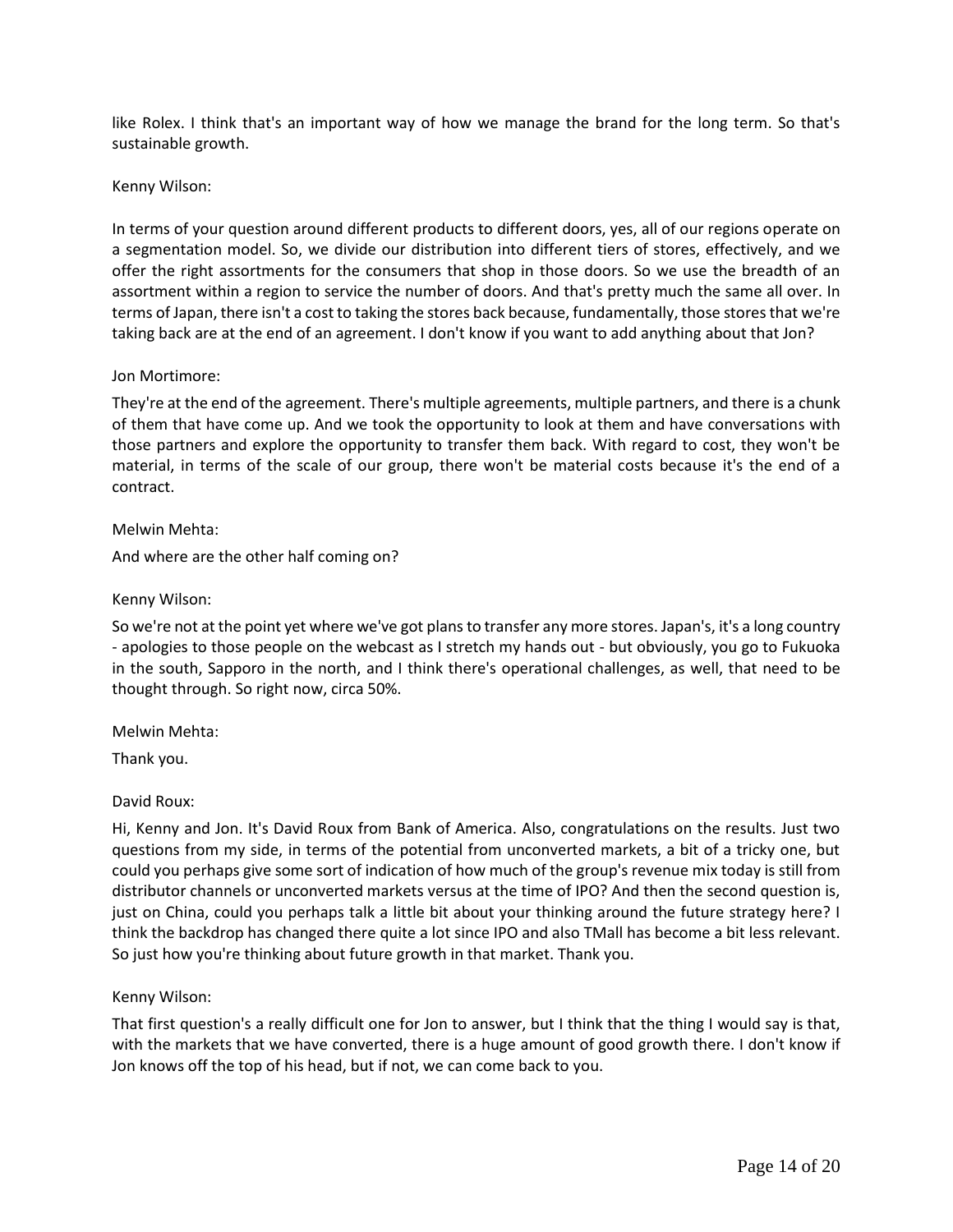### Jon Mortimore:

We'll have to get back to you. I think we've gone from about 10% at time of IPO to mid-high single digit, but we'll have to get back to you on that one.

### Kenny Wilson:

And then, in terms of your question around China, we've said previously that we haven't implemented the full DOCS strategy in the Chinese market and it's currently only 3% of our global revenue. Just before all the lockdowns that we've seen this year, we did open a couple of owned and operated stores in the Chinese market, which was the first step to trying to implement DOCS. Obviously, those stores have been shut. So at the moment, we're just taking a very cautious approach and we'll see with how things evolve in China over the year ahead. But fundamentally, the DOCS strategy is the DOCS strategy around the world. So that is the strategy for the organization.

### John Stevenson:

Hi. John Stevenson at Peel Hunt. A couple of questions, as well, please. Just following on from Kate, I guess, just looking back to last year, what do you carry in terms of exceptional operating costs? Freight is the obvious one, I guess, you've baked into the guidance going forward, but interested just to know what you're carrying, if there's anything there at all. And secondly, on marketing, you talk about how it splits between above the line and digital, I guess, the rationale behind the 50 BPS increment a year, is that enough to support the sort of market growth you're targeting and penetration in those markets?

### Jon Mortimore:

Okay. If I do the first one, firstly, from an accounting point of view, there were no exceptional costs in there. From an operational comment, to be perfectly honest, you're right, freight was probably the only one that comes to mind, but if you believe freight costs are going to be high for another year to come, it's part of the noise now. So I don't think there's anything, if you'd like, from a cost point of view, that will be a one-off that will drop out next year. Freight's going to be there. Eventually, I think, when supply starts increasing the shipping capacities, it'll tend to come down, but that's beyond the next 12 months.

# Kenny Wilson:

I think, in terms of your marketing question, Dr. Martens is a very democratic brand. It sells across all age groups, but if you look when most people buy their first pair of Dr. Martens, they're aged somewhere in the 15 through 25 age bracket. And if you look at that demographic and you go ... they've usually got a mobile phone pinned in their hand. So without giving out all the detail, which we don't give out, but the vast majority of our marketing spend goes in digital channels because that's where we engage them first.

#### Kenny Wilson:

As you saw in the marketing slide that I put up, we do spend some money on outdoor, for example, because we know that has a proximity effect where we have Dr. Martens stores in terms of driving up conversion. In terms of the quantum of 50-basis-points-per-year growth, we think that will enable us to continue to move the brand metrics up. And as you've seen today, we're managing to grow awareness, we're managing to grow familiarity, and we're managing to grow the people who purchase Dr. Martens. So we think we've baked in the right level of investment in the go forward.

John Stevenson :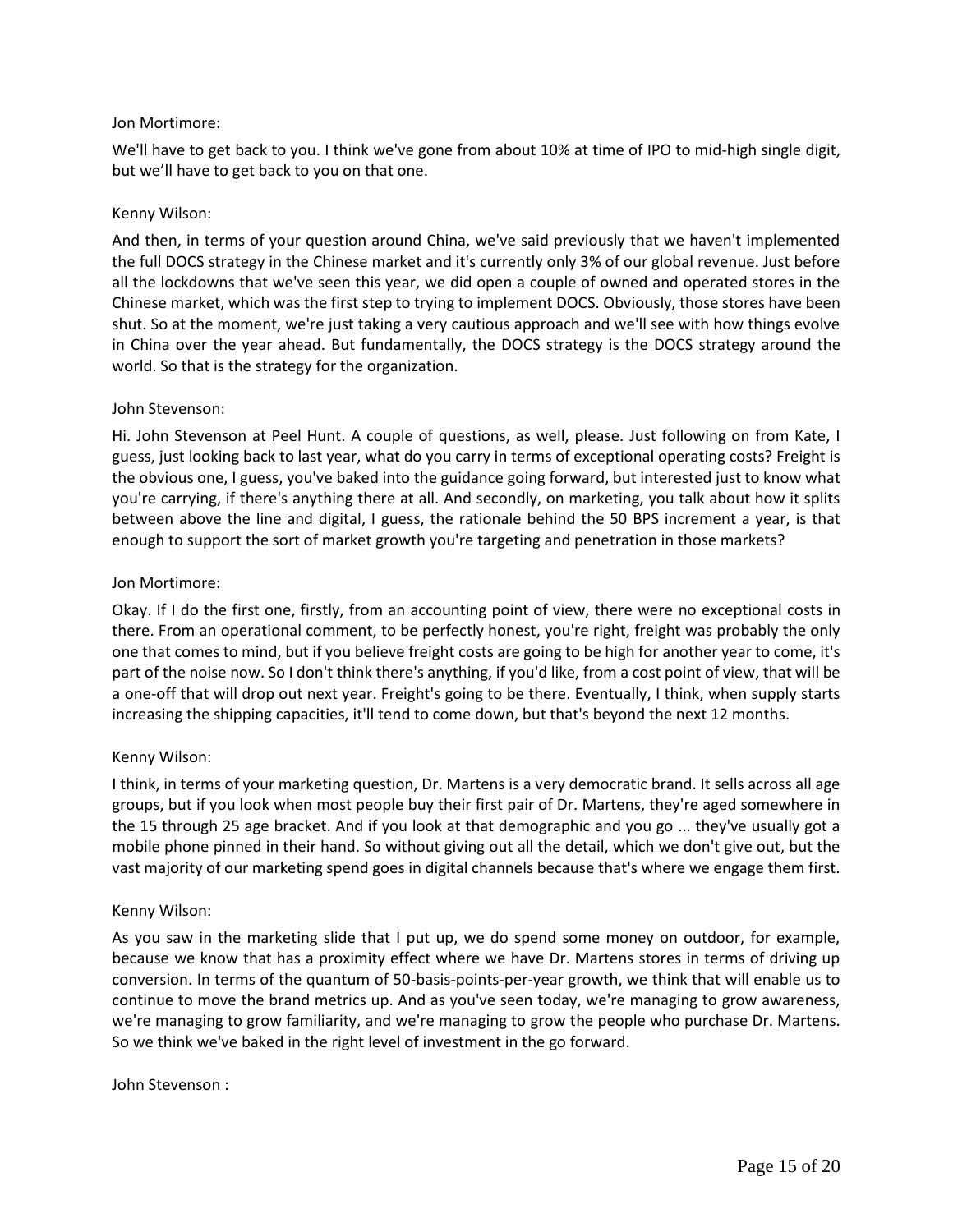I think it's too early to ask what the CMO has plans to do?

### Kenny Wilson:

Yeah, Meg's in her early days, our CMO. One of the things we believe in is listen, learn, lead. So she's traveling at the moment. She's soaking up, meeting a lot of people around the organization. And clearly, she comes with a really good marketing pedigree and understands this industry. So I think she'll learn quickly.

### Richard Taylor:

Morning. It's Richard Taylor from Barclays. Just a quick question on the sandals product, please. You said it's now around 6% of revenue. Just interested in what it was last year and also what the sort of wider strategy is there. It sounds like you're quite optimistic about it. But are they available in all markets? Are you fully satisfied with the product? If we're sat here in three years' time, what proportion of the business could be from sandals? Thanks very much.

#### Jon Mortimore:

Sandals, this year it was 6%. Last year, it was about four-ish percent. The growth has obviously over indexed the average.

### Kenny Wilson:

In terms of the performance, obviously, we're in a spring season at the moment, Richard. I can see members of the Dr. Marten's organization nodding there, because we just don't have enough. I mean, the honest answer is that the demand is way outstripping the supply. That is true in every region. We don't know how big is big, at the moment. It goes back to the scarcity model question. As soon as we put some of our best selling products, like Blaire or Gryphon on the website, they're just selling through immediately.

#### Kenny Wilson:

So I think as you look forward, what are you going to see? You will still see sandals with Dr Marten's DNA. I mean, the really important thing for me is that when you look across the street and you see someone wearing a pair of Dr Martens sandals, the sole construction, the yellow stitch, you know it's a Dr Martens product. But I think there's opportunities within sandals for color and material innovation that will enable us to build that business out. We're number one in boots, but we're not in sandals. So that gives us something, as an organization, to really go after in the spring season. So I can't quantify it, but we know from today we're nowhere near meeting the demand for our sandals business.

#### Richard Taylor:

Sorry. Just to follow up that. How deliberate are you being on scarcity there or do you also wish you made loads more?

#### Kenny Wilson:

I wouldn't say we wish we'd made loads more, because back to we operate a scarcity model, but in the spirit of full transparency, they're selling out so quickly that we effectively just haven't made enough pairs this year. We could have made more and still had headroom, is the honest answer to the question.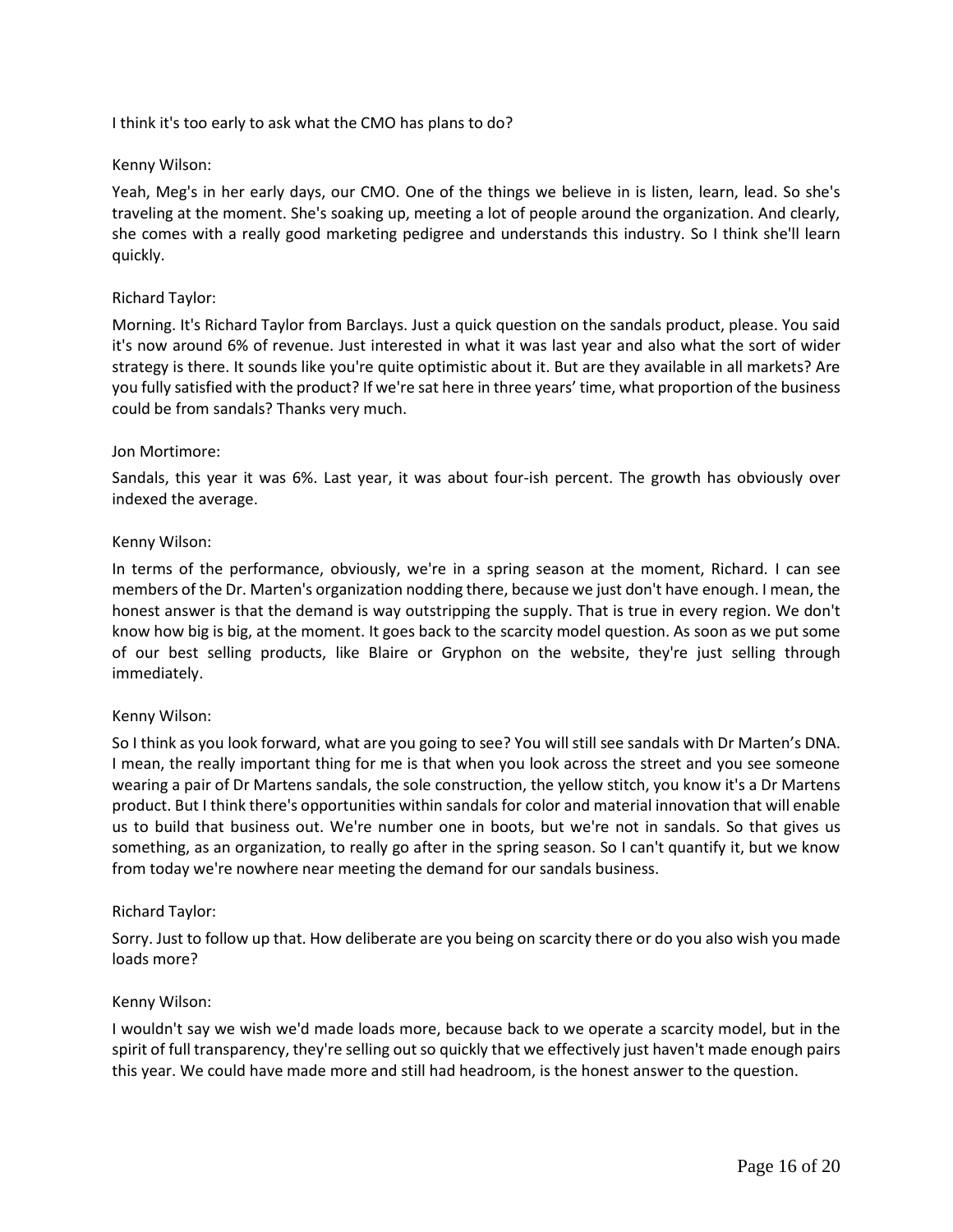Richard Taylor: Thanks very much.

### Karina Nugent:

Thank you. Karina Nugent here, from Goldman Sachs. I can attest, it's very hard to get a pair of Blaire sandals! A couple of questions from me, please, mainly focused on the store rollout acceleration that you've highlighted. So, the first one is just how that plays into the guidance for 2023 and the medium term. You referenced that high teen's growth versus the mid-teens that you referenced previously was predominantly due to price. But if you could just talk about how space fits into that, that would be great. Then, in the past, you've also talked about strict payback rules when you have open view stores, can you talk about how that situation is evolving and whether you're seeing sort of better payback periods, easier situations when looking at new lease contracts, et cetera. Then finally, just a very quick one on collaborations, some very nice pictures in your slides. Collaborations still account for 1%. Has that changed in terms of how you're thinking about that going forward? Thank you.

### Kenny Wilson:

Thank you. Okay. So why don't I take the collaboration one and Jon can provide some color to some of the financial questions on payback of stores and then I can come back on stores if required.

### Kenny Wilson:

In terms of collaborations, yes, you're right. They're in the 1 to 2%. The goal here is brand heat and brand energy. It's all about people buying one of those collaborations, or even just seeing one of those collaborations, and saying, "I'm going to buy a pair of 1460 black smooth," off the back of it. So the collaborations are less about us driving volume. They're more about product scarcity. They come in, they sell out, like the one we had just recently with Supreme. And then fundamentally that makes someone go out and say, "I'm going to buy a pair of Originals or Fusion products." So that's the sole purpose. So don't expect to see a massive increase there, because it goes back to the earlier question on scarcity. This is really about brand heat and brand energy.

# Jon Mortimore:

On the stores, it takes about two years for a store to hit maturity. So, increasing the store openings from what 28, 25 to 30, 35 will take a couple of years before these mature stores start really kicking in. Whilst, the incremental revenue from retail is nice, the big prize is driving e-comm, awareness and e-comm traffic. We talked earlier about formalizing the fact that we see our metrics, say 60% DTC, as a milestone, rather than the target. It's small factors like this, that drive the DTC mix to be more than 60%.

With regards to payback, other thing I said before, payback is two years. It has been two years. We're not going to make that any easier. A store, when mature, has got to have at least a 25% return on sales with rent. We're not going to change that. To make these work, it means we go back to the landlords and say, "This is the rent we can afford. We'll pay this, or we'll go somewhere else." Being one of the few brands opening stores at this moment, it does mean we are getting stores in locations where previously we couldn't afford them. The stores in Italy were great examples of that, actually. Really good examples. Are things slowly, slowly normalizing? They are, because traffic is coming back, but we're still getting really good deals and we will not make store opening financial targets any easier - we'll keep opening stores in the right places.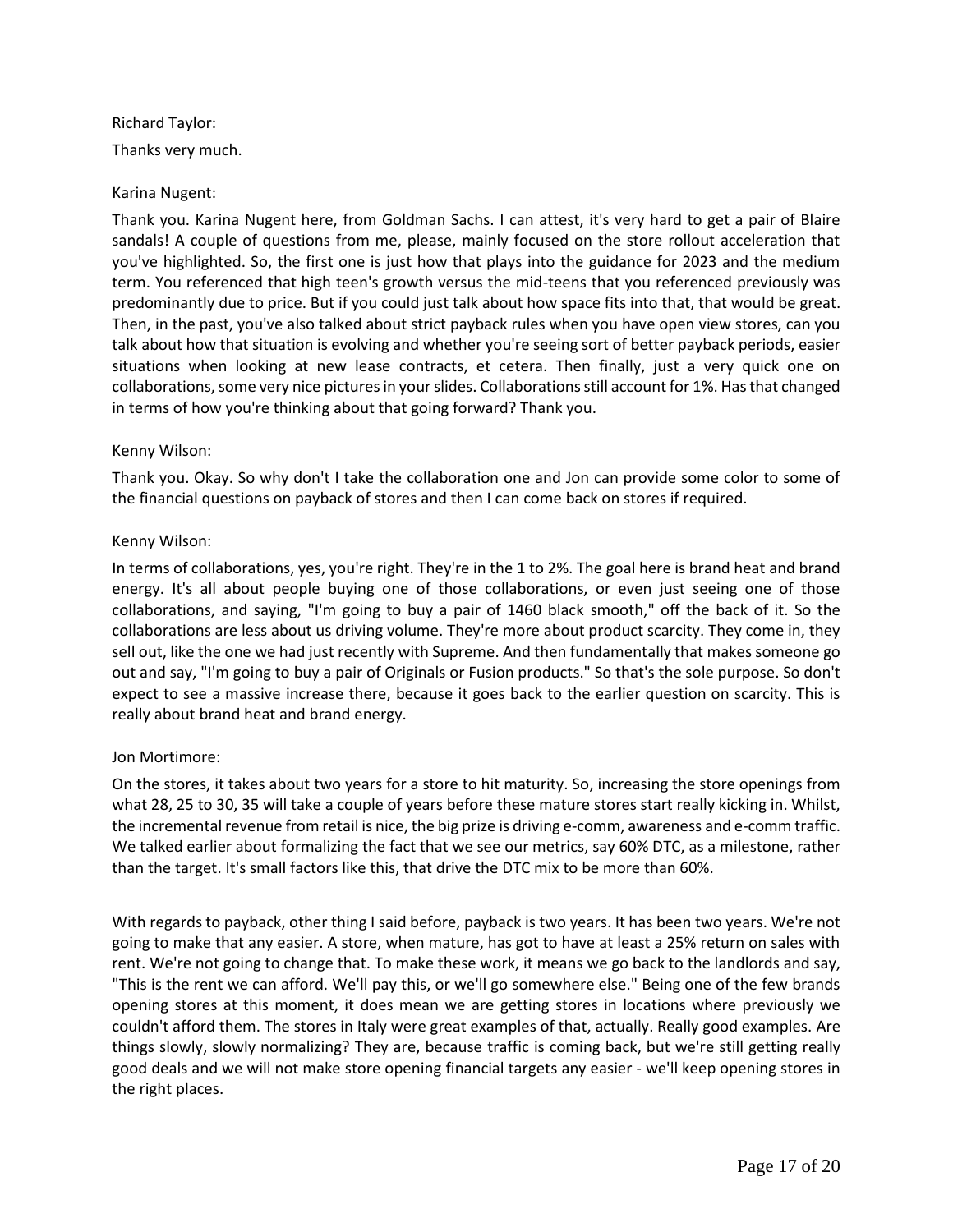# Kenny Wilson:

The only thing I'd add is the purpose of stores for Dr. Martens is they're brand beacons, they increase brand visibility, they increase range awareness, and they help us sell more online. That's our strategy.

### Andreas Inderst

Andreas Inderst from Railpen here. A question on your pricing. £10 hike, maybe more to come, with no impact on volume expected. Why are you so confident? You mentioned, also, additional headroom, so maybe you can elaborate a bit more on that. Thanks.

### Kenny Wilson:

So the question is really why do we feel confident that we can raise the price, in July, by £10? I mean, the first thing I'd say is we haven't raised price in two years. So that's, I think, very significant. This is based on a pricing study that we did in 2018, where there was indicative price increases that we took back then, and we measured elasticity on demand and the model was extremely accurate. When we ran the study again, last summer, it basically said that we could take this £10 price increase with no impact on volume, which is why we've modeled it. So we've done it once before, it gave us an answer. We've used exactly the same database to calculate the answer again. I think that we feel very confident that we will take that price increase and have no impact on volume. The other thing, as Jon mentioned earlier, is that we have the wholesale order base as well. So we have our customers who wanted to buy even more than we would allow them to buy. So again, that also gives us confidence. Do you want to add anything?

### Jon Mortimore:

I think the last thing is we also, as well as the same database, we trialed the higher price of one style in the US, in our own stores and there was no dilution in volume. So we just double check this. And this was since November. So we had the wholesale sell in, we had the pricing survey for the second time and we trialed something. Thank you.

# Kenny Wilson:

I think we can take any questions that anybody may have on the webcast as well. Because it looks like the questions have slowed down in the room. So is there anyone on the webcast who would like to ask a question?

#### Operator:

We will take our first question from Doriana Russo from HSBC. Please go ahead.

# Doriana Russo:

Yes. Good morning, everyone. Congratulations for the good results today. I've got a few questions, if I may. First of all, on the level of inventory, you said in the past that you have very good visibility in the different markets and inventories at the end of Q3 were very low. Can you give us an update on where do you see inventory levels within your DTC channels, as well as the wholesale channels, post FY22. Second question is on the changes in the supply chain in the US that you have announced ... Apologies if I missed a few points. What exactly is going to be the impact in terms of speediness of supply chain deliveries. Also on a cost basis, is there anything that would benefit you in the medium to long term?

Finally, in China, did you have any disruption in your supply chain in the Q4 time period because of COVID? What is the situation right now? Sorry, my very last question, if I may, it's on your full price percentage, I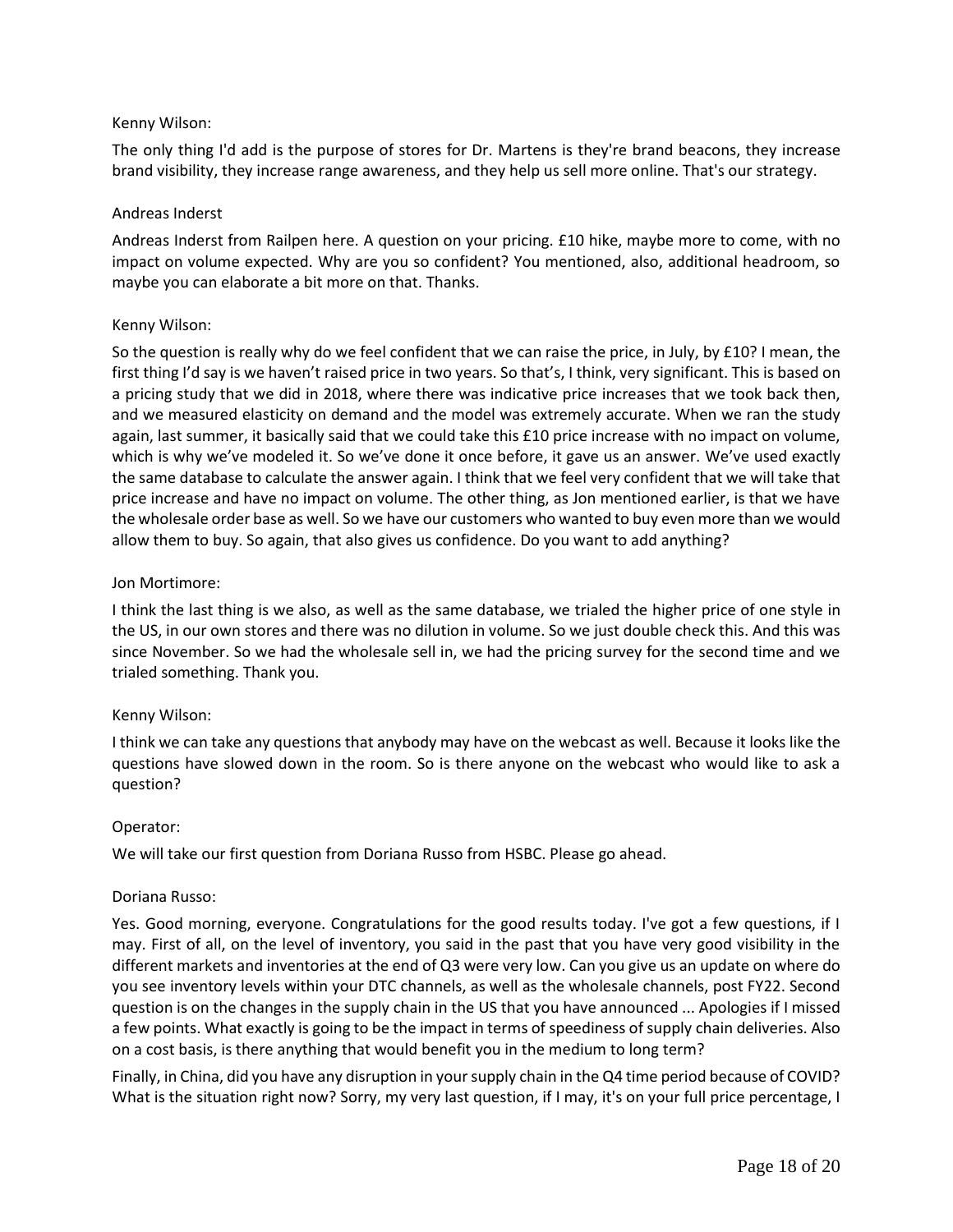think you mentioned 90%, which is higher, relative to what it was historically. I think if I remember correctly was in the 80%. Now that extra 10% of full price sales, shall we assume it's a new target or ... Just to try and understand whether you have deliberately limited the seasonal lines to less than 20% that there used to be pre COVID. Thanks

# Jon Mortimore:

All right. We have obviously good visibility of DTC inventory, because we know what's in our own warehouses and stores. We have said that we are targeting carrying slightly more inventory than one would have done pre COVID, because we think it's the right thing to do. I heard someone describe this as, rather than old supply chains were 'just in time', it's now, 'just in case'. We think that does describe what we're trying to deliver. We'll have caught up the supply chain disruption by the end of the summer. Our inventory in-market, you are right, we have very good in visibility of our wholesale in-market inventory. That is also very good quality. So from an inventory point of view, we feel good, but we're playing a little bit of catch up, and will have caught up by the end of the summer.

### Jon Mortimore:

With the supply chain within the US ... Are there any material cost impacts from having 3PL versus the historical leased model? No, not material. I mean there's a few puts and takes here and there, but nothing material. The main reason we have gone to a West Coast 3PL, apart from the lease was up on Portland, was the bigger space and the flexibility it gives us to distribute e-comm, retail and wholesale on the West Coast to compliment the East Coast 3PL facility to fulfill growth going forwards, because the facility in Portland was getting to be too small. The immediate impact we'll see from the end of the summer, when we've moved all wholesale is an immediate improvement in wholesale lead times, approximately two weeks.

On China disruption and supply, as I said supply for autumn winter is about 10% in China now. We have two factories in China. Apart from a few days here or there, where the factories were out for a couple of days, but that was a couple of days, nothing more than that. Not months or weeks. We have not seen any material disruption from our factories in China, this year to date so far. That's this calendar year, I should say. Do you want to do the full price?

# Kenny Wilson:

I mean the point on the full price is that it was 90% full price, 10% seasonal markdown, before COVID. As Jon mentioned, it was a little bit higher last year, which is why we've called it out. We'll now back on the 90/10. I wouldn't confuse the fact that 86% of our sales come from Originals or Fusion with the full price markdown mix. Because obviously whilst we might display an array of seasonal product, either on our website or on our stores, the purpose in doing that is to generate consumer interest and excitement. But most people don't buy the pink one, most people buy the black one.

I think that's a core part of Dr. Martens is, black is an important color for this brand. It's iconic, it's timeless. Fundamentally, it means we've got a high percentage of continuity inventory, which means, from a financial perspective, we've got very low levels of markdown. That's what we'll plan to do going forward. So on the 90/10, fundamentally that's what it was pre COVID and that's what we'll be planning to.

# Kenny Wilson:

Thank you for your question.